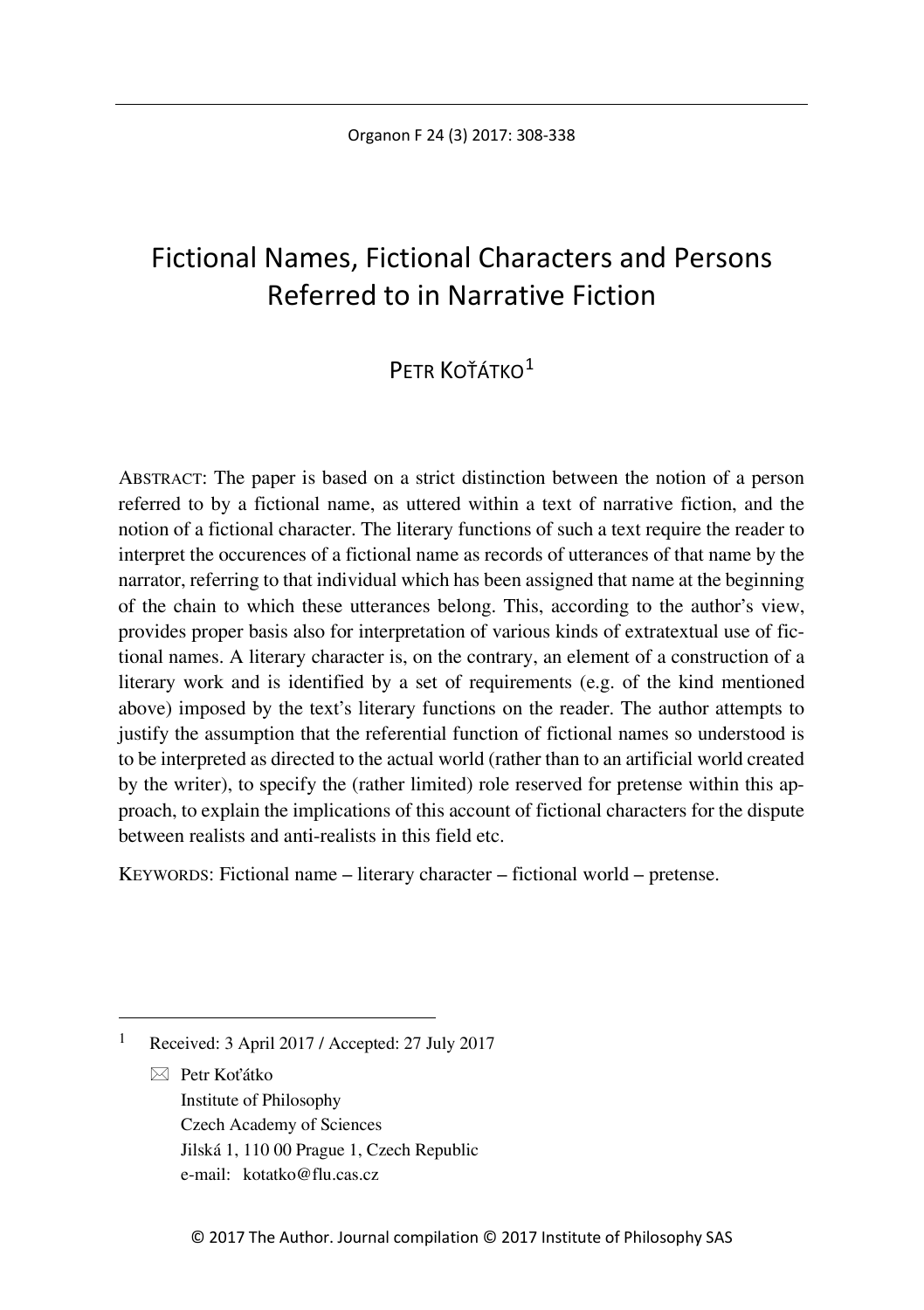#### **1. The notion of literary functions**

What follows is an extended version of a paper originally delivered at a conference in Bratislava in October [2](#page-1-0)016.<sup>2</sup> Let me start in the same way as in that presentation, namely by a short comment on the conference title: *Semantics of fictional discourse*. I believe that it makes a good sense under a rather modest reading: there certainly are types or areas of discourse to which the term "fictional discourse" is quite naturally applicable and they certainly deserve careful semantic analysis. But the title can also be read as suggesting that there is a unique area of discourse called "fictional", for which we are equipped with a commonly shared bunch of intuitions, in which proper names function in specific way, pretense plays specific role, the illocutionary force of utterances is modified in specific way etc. I am afraid that this picture is itself a kind of fiction, perhaps useful, perhaps misleading, perhaps both, depending on a given context. What I can see are types of situations, like reading a literary text of narrative fiction, following theatre performance, speaking about literary or dramatic characters, listening to somebody's telling a joke etc., in which linguistic utterances fulfil specific functions which impose specific demands on the interpreters – and I cannot fail noticing that these functions and these demands are dramatically different. Without trying to interfere into the projects of my distinguished colleagues, I take it as a good reason for restraining my own aspirations – and my way of doing so in this paper will consist in focusing on *literary texts of narrative fiction*, the way we are supposed to interpret them and the discourse linked to them.

Now, even within this restricted field, I don't think that we should start with discussing problems like the status of literary characters, their identity conditions, their completeness or incompleteness, the role of fictional names etc. According to my opinion, the basic question providing proper framework for addressing such issues is: what does the reader have to do (to assume, to accept, to imagine) in order to allow the text of narrative fiction to fulfill its literary functions? Moreover, I believe that substantial part of the talk about literary characters, including metatextual claims like

<span id="page-1-0"></span> <sup>2</sup> I am grateful to the organizers, Marián Zouhar and his colleagues from the *Institute of Philosophy of the Slovak Academy of Sciences*, for the invitation to that exceptional meeting, and to the participants for inspiring criticism.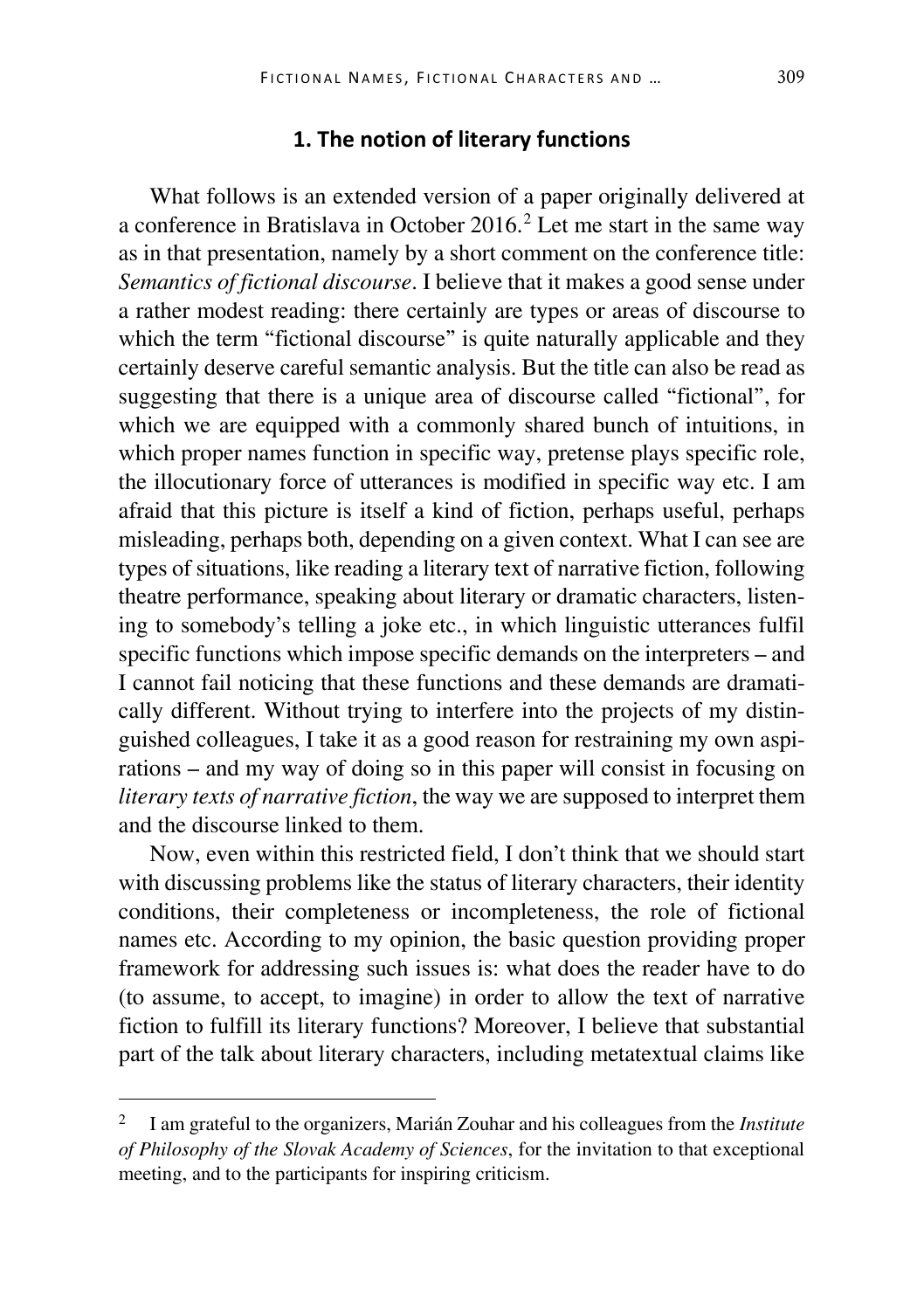"Emma Bovary ruined her husband", is precisely a talk about the demands just mentioned: about what we have to assume in order to allow Flaubert's text to fulfill its literary functions.

Perhaps I should say a bit more to explain the prominent role I assign to the texts' literary functions and to the demands they impose on the readers. Let me start with the trivial assumption that to read a text as a literary work of narrative fiction is to approach it as a bearer of certain literary functions and to make the interpretative moves required by these functions – the moves which will allow the text to function as such and such a piece of literature for us as its readers. The only thing which distinguishes literary functions from any other functions the text may have is that they together constitute the literary work represented by the text – indeed, I think it makes a good sense to approach the literary work as a structured complex of the text's literary functions. The same function which counts as literary within such a complex, because it, in this framework, contributes to the constitution of a literary work, need not count as literary in another context. For instance, one of the functions of Balzac's novel *The Splendors and Miseries of Courtesans*, making it (together with other functions) precisely that piece of literature it is, certainly is to show the situation in France in the restoration times, or, more specifically, to show what are the chances of a gifted but poor young man with high ambitions and not too strong moral scruples, trying to succeed in Paris in those times. It is symptomatic for Balzac's project of *Studies (or: Scenes) of Parisian life* that this function is supported by an extensive historical material and will be blocked or at least seriously undermined if we are not ready to accept this material as reliable – and on this basis not just to pretend to believe, but to believe that Balzac's narrator's detailed descriptions of the structure of the police apparatus, of the role of the bills of exchange within the financial system etc. are true. Another function which can certainly be ascribed to *Splendors* is to engage the reader's imagination, sensitivity and moral intuitions in following the tragic story of an ambitious young man – and a necessary condition for this function being efficient is to assume (this time in the *as if* mode)<sup>[3](#page-2-0)</sup> the existence of this person and to accept as a matter of fact (in the

<span id="page-2-0"></span> <sup>3</sup> In what folows I will use the appendix "AI" to indicate the *as if* mode, e.g. in the form "to believe<sub>AI</sub>", "the assumption<sub>AI</sub>" etc. Sometimes, in particular when referring to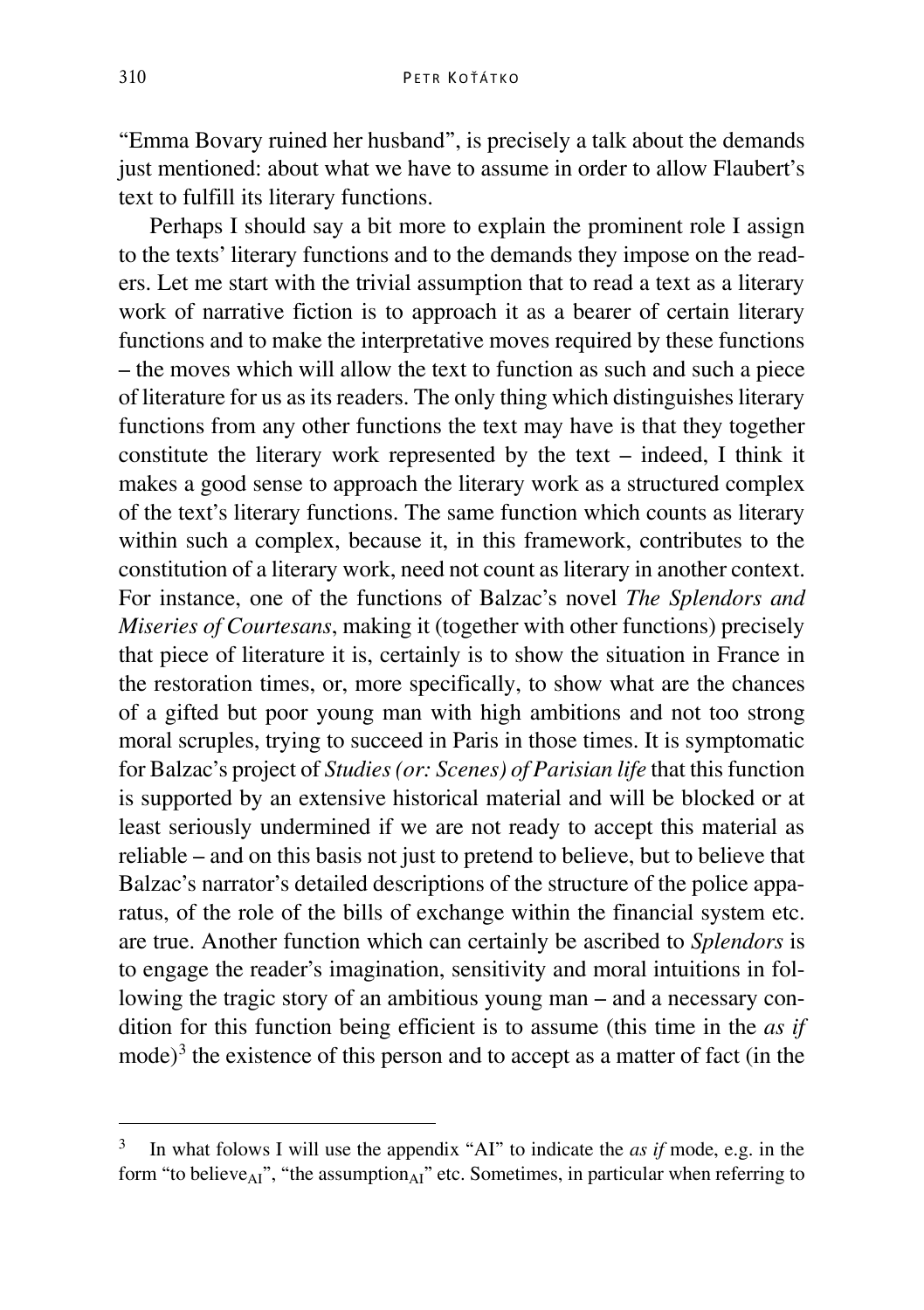same mode) that he did the things described in the text. This includes a series of cooperative moves: for instance we should enable the sentence "Lucien signed the bill without hesitation", as it appears in Balzac's text, to fulfill its specific literary function, namely to establish the fictional fact that Lucien de Rubempré signed the relevant bill without hesitation – which requires that we assume<sub>AI</sub> that precisely this happened in the actual world  $4$ 

The fact that Balzac's text imposes such requirements on the reader makes Lucien one of the *characters* of Balzac's novel. Correlatively, the author can be said to have *created the character* named "Lucien" precisely in the sense that he wrote a text whose literary functions require the moves just mentioned. This formulation, as you can see, does not include any explicit reference to the author's intentions and also does not ascribe any kind of pretense to him: it just speaks about the text's requiring some pretense from the *reader* (we will return to this point in Section 7). And finally, the character named "Lucien" can be said to *exist* (iii) in that sense that there *exists*(ii) a text with literary functions which require us to assume that there *exists* (i) a person with this name. The last sentence includes three occurrences of the term "to exist" which, apparently, should not be taken as referring to the same mode of existence. Let me take them in the reverted order:

other authors, I will use more common terms "to pretend", "to make-believe" or "to imagine", taking them as synonymous with "to believe $_{AI}$ ".

<span id="page-3-0"></span>I hope that these two examples of literary functions (together with the next one related to Beckett, in Section 2) will make it clear why I don't believe that it makes sense to strive at a general definition of a literary function, over and above the trivial remarks made at the beginning of this paragraph. Proposals with analogical aspirations made in the theory of fiction (like attempts to define fiction in terms of prompting an imaginative response) not only face obvious counterexamples but raise doubts about the prospects and value of any such enterprise (for a critical discussion see Friend 2008). In what follows I will focus on the function of presenting a story as told by a narrator, which (as we will occasionally see) can itself bear an inexhaustible variety of literary functions, each of them being potentially constitutive in that sense that it contributes to making a piece of narrative fiction the literary work it is. (This remark has been inspired by on an objection raised by one of the reviewers.)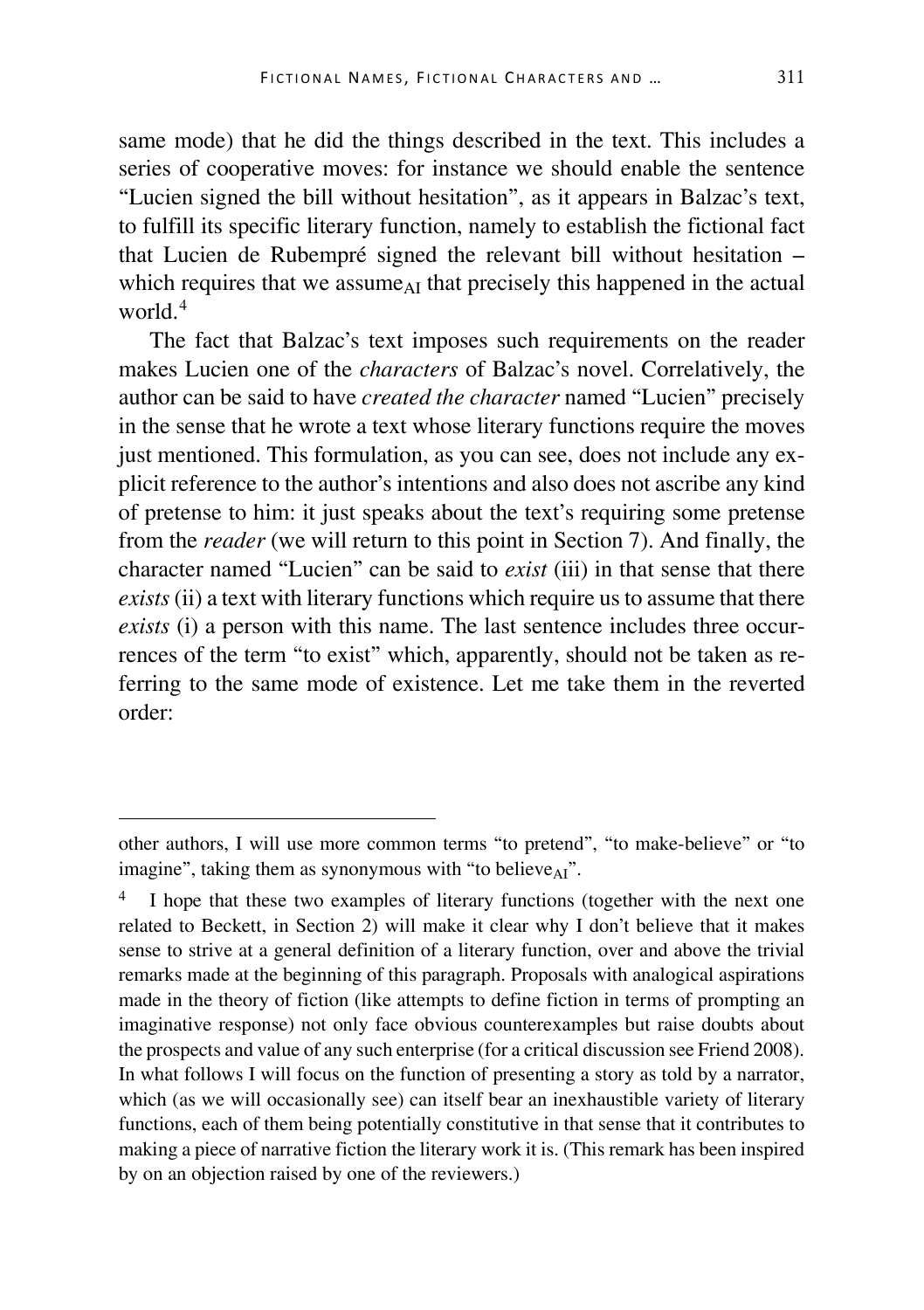- (i) As readers of *Splendors*, we are supposed to assume<sub>AI</sub> that there exists *certain person* (identified in a way we will discuss later), obviously not as a literary character but in the most ordinary mundane sense – in which for instance you could claim that there is a Rolls-Royce in your garage and I would pretend to believe you.
- (ii) We assume the existence of *a text* which functions (or has a potential to function) as a literary work. The explanation of this mode of existence will depend on our position concerning certain not quite trivial issues, like the type-token distinction, the nature of linguistic conventions (if we take text as a sequence of expressions interpreted according to semantic conventions of some language) and the text-work relation. And the latter will involve us, among other things, into disputes concerning the role of the empirical author's intentions and of the socio-cultural setting in the identification of the literary work (this issue will be briefly opened in Section 9).
- (iii) The existence of *a literary character* is parasitic upon the existence of a text with certain literary functions, but not only that: it simply follows from the specification of these functions and it consists in these functions' requiring certain moves from the readers, in the first place accepting certain existential assumption in sense (i).

Now, if we admit that the text, its literary functions and their parameters are abstract entities, we should not have any problem with admitting that literary characters are abstract entities as well: $<sup>5</sup>$  $<sup>5</sup>$  $<sup>5</sup>$  but we should be careful</sup> not to read into this claim more than what has been just said. To identify these entities is to specify certain moves required by literary functions of a literary text, similarly like to specify the meanings of expressions of a language spoken by some population is to describe the way they are used and interpreted in that population. As far as I can see, there is no need to make

<span id="page-4-0"></span> <sup>5</sup> This corresponds to Amie Thomasson's claim that "to accept that Austen wrote certain sentences in a novel pretending to refer to one Emma Woodhouse (not referring back to any actual person), but deny that she created a fictional character, is a mere distortion of ordinary usage" (Thomasson 2003, 149). I would just replace the reference to the author's pretense by reference to reader's pretense required by functions of the text (cf. Section 7).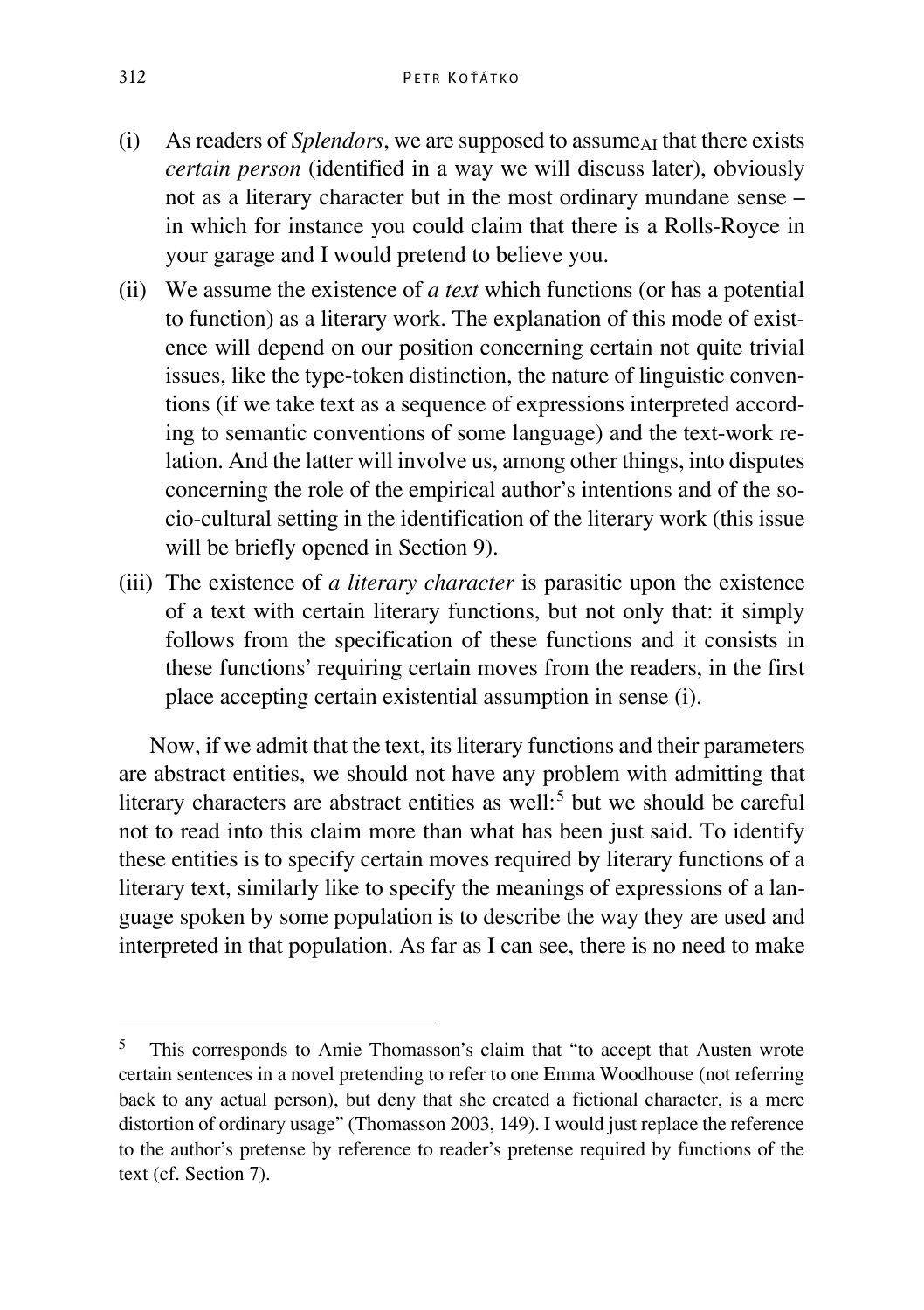further moves providing either meanings or literary characters with some more substantial metaphysical status.

There are various kinds of objections which can be raised by the realists concerning fictional characters: I will occasionally react to some of them in connection with some specific issues, but let me mention at least one of them right now. I mean the fact that we can quantify over fictional characters, e.g. in sentences like: "There are more craven than brave fictional characters", which implies "There are fictional characters" (the example is borrowed from Friend 2007, 147). According to my understanding, what we claim when uttering such a sentence is this: "There are more cases in which a piece of fiction requires us to assume<sub>AI</sub> the existence of a craven person (as referred to in the fiction) than cases in which a piece of fiction requires us to assume<sub>AI</sub> the existence of a brave person." The notion of fictional character has not disappeared here, it is encoded in the clause "requires us to assume<sub>AI</sub> the existence of", and hence in the reference to requirements imposed on us by pieces of fiction. It should be clear that in this reading we do not interpret such quantified claims as made in the pretense-mode: they speak about pretense, but with full-blooded, unrestricted assertive force.

#### **2. The principle** *F*

I have suggested that the basic question we should start with, in order to create proper framework for the discussion about the role of proper names in the texts of narrative fiction, about the status of literary characters etc. is: what does the reader have to do in order to allow the text of narrative fiction to fulfill its literary functions?

Here is the general reply I propose as a starting point for discussing more specific topics:

/F/ The literary functions of a text of narrative fiction require that the reader approaches  $\Delta I$  its sentences as records of utterances of an inhabitant of the actual world – the narrator, who tells us what happened in this world.<sup>[6](#page-5-0)</sup>

<span id="page-5-0"></span> <sup>6</sup> Obviously, this scheme applies only to narrative fiction in strict sense: the fictional content need not be presented to the reader as narrated, but, for instance, as a content of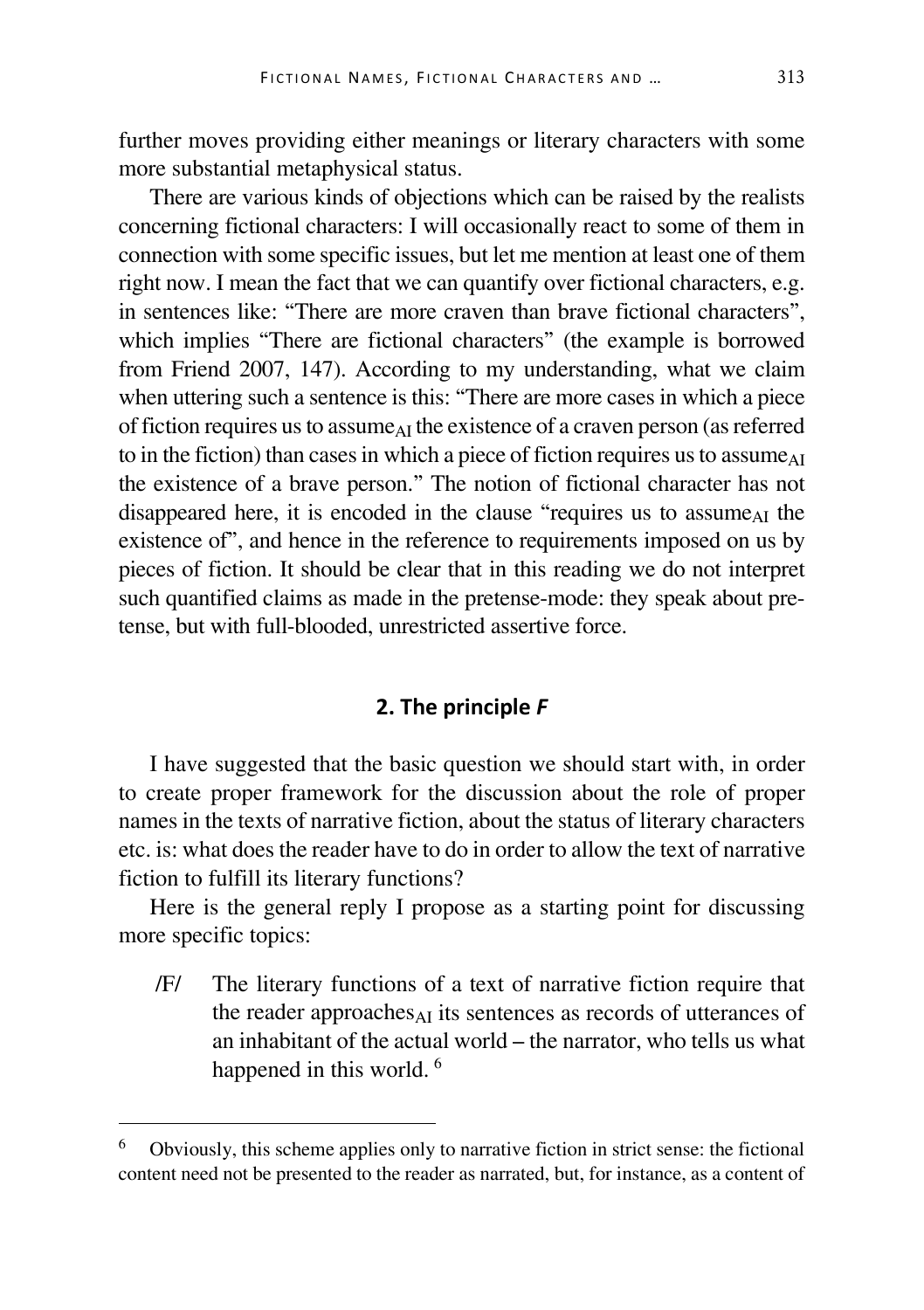Within this scheme, the interpretation of a text and its components, like fictional names, is pinned down to the *actual world* and to the narrator's utterances (taking place in this world – as the reader is supposed to assume<sub>AI</sub>). Within the approach I am going to defend, this double linkage is crucial for the identification of the entities referred to in the texts of narrative fiction, for the solution of the completeness/incompleteness problem concerning these entities and for the explanation of completeness of the propositions expressed by sentences occurring in literary texts.

One might be tempted to add that the role of the reader further includes the presumption of the primary narrator's<sup>[7](#page-6-0)</sup> *credibility*, which does not require justification, but can be withdrawn if the narrator proves to be (in some respect) unreliable.<sup>[8](#page-6-1)</sup> But it need not be the case and the narration can be construed so that it does not give us any chance to rely on what the narrator says – and correspondingly, the narrator himself does not raise any claim for our confidence. For instance, let us imagine that the literary text presents the world as a universal chaos and the narrator, his narrative tools and his narrative performance are construed as part and product of this chaos, as it is in Samuel Beckett's late texts (cf. in particular Beckett 1979). In such a case, one of the basic literary functions of the text, namely to allow the reader to experience various aspects of the universal chaos, requires that the reader approaches the narrator as in principle unreliable – and Beckett's narrator himself repeatedly points to his unreliability concerning not only the truthfulness of his claims but also the meaningfulness of his utterances. In short, while Balzac's narrator proves his perfect condition on every page and certainly deserves the title "narrator in good shape", Beckett's narrator is the best example of the literary construct I suggest to call "narrator in decay" (cf. Koťátko 2016). This example shows that the question of the narrator's reliability should be solved within the

Ĩ

letters collected and published by an editor or as a content of somebody's consciousness to which we are given direct access. Cf. Chatman (1978, chap. 4).

<span id="page-6-0"></span><sup>7</sup> A narrator is called "primary" if her narrative performance is not embedded in a narrative performance of some other narrator.

<span id="page-6-1"></span><sup>8</sup> For instance, Felix Martínez-Bonati assumes that accepting this assumption is a necessay condition for the meanings of the narrator's utterances being fulfilled with images which constitute the fictional world of the literary work. Cf. Martínez-Bonati (1981, 31, 34, 129 et al.).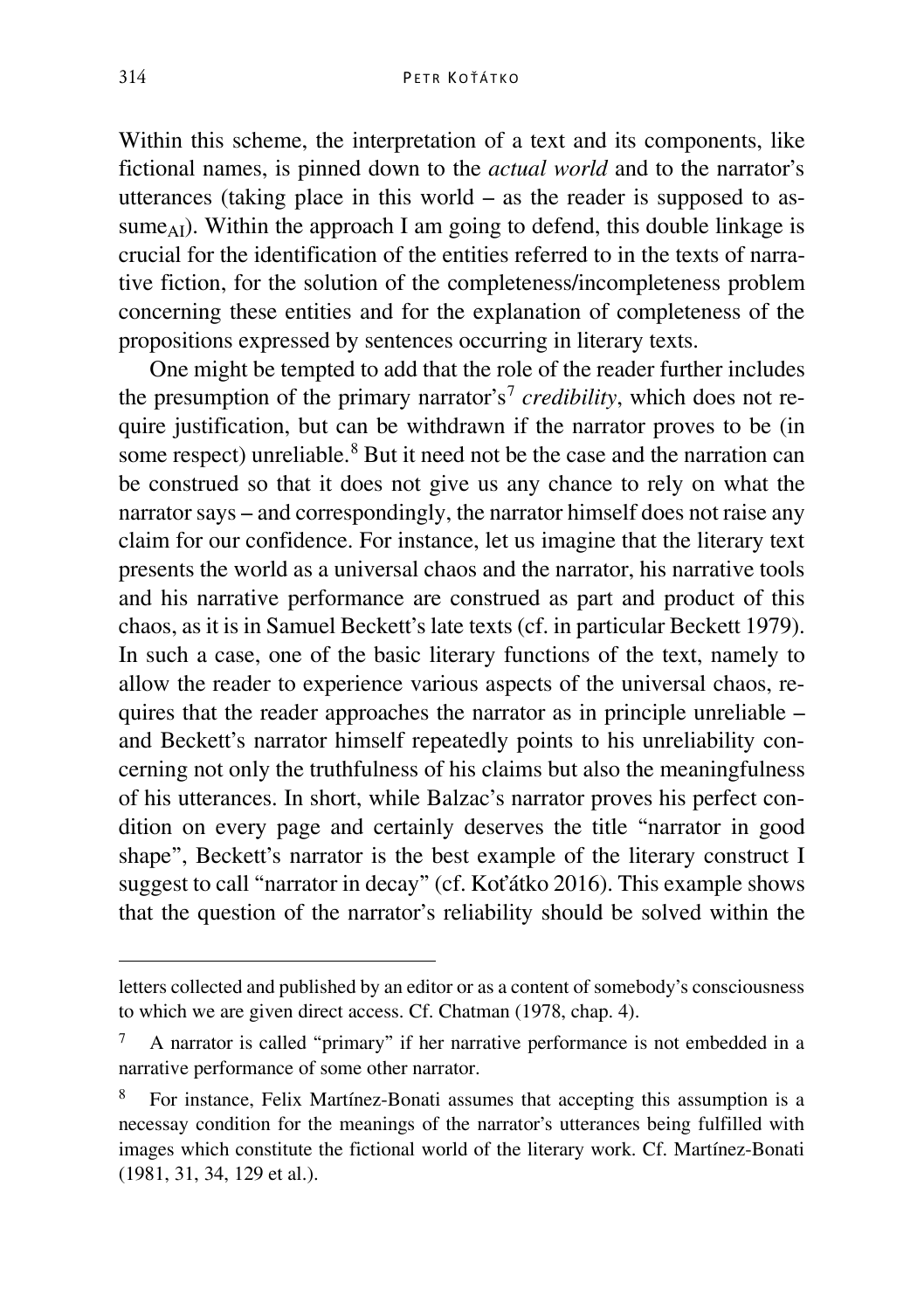interpretation of particular texts rather than *a priori* on the level of the theory of narrative fiction. And I believe that several other issues frequently discussed by theorists of fiction should be approached in the same way, for instance the author–narrator distinction or the problem of the completeness–incompleteness of the narrated world and its inhabitants. Let me say a few words about the latter issue.

It seems indisputable that the literary functions of, let us say, Balzac's Splendors, require us to approach<sub>AI</sub> Ester, Lucien, abbé Herera alias Vautrin etc. as human beings which are, precisely like us, complete in all respects obligatory for this kind of entities – and to assume $_{AI}$  that the narrator provides us with an incomplete description of these complete entities, precisely like we do it in everyday conversation when speaking about our neighbors. And, since the literary functions of the text require us to assume<sub>AI</sub> that the people as well as the places, events etc. referred to are complete, they *are* complete, in the only relevant sense in which the question of their completeness or incompleteness can be raised.<sup>[9](#page-7-0)</sup> If you ask how Balzac could have succeeded to create such complete entities, granted that he could provide us only with incomplete sets of descriptions, the reply is quite simple: he did so by writing a text whose functions require us to approach<sub>AI</sub> the entities referred to as complete. And, granted our principle  $F$ , approachingAI people, places, events etc. spoken about in Balzac's text as complete does not require any special move: it is included in our interpreting the text as speaking about the actual world – provided that we regard this world as complete (in that sense that any possible state of affairs either is or is not a fact in this world).

But precisely this last assumption cannot be generalized for all kinds of narrative fiction. It seems fairly right to claim that the persons referred to in Beckett's *Trilogy* are incomplete beings – indeterminate in substantial respects, including their personal identity: since it belongs to the literary functions of Beckett's text that it confronts us precisely with such a picture of human beings and of the world they inhabit. "My heroes are falling to bits," says Beckett, when explaining his difference from Kafka (cf. Shenker

<span id="page-7-0"></span> <sup>9</sup> Cf. Stacie Friend's remark that "for the anti-realist there is no contrast between what Anna (Karenina) is really like and how we imagine her to be" (Friend 2007, 152). I would just modify the last clause to "how we are required (by the text's literary functions) to imagine her to be".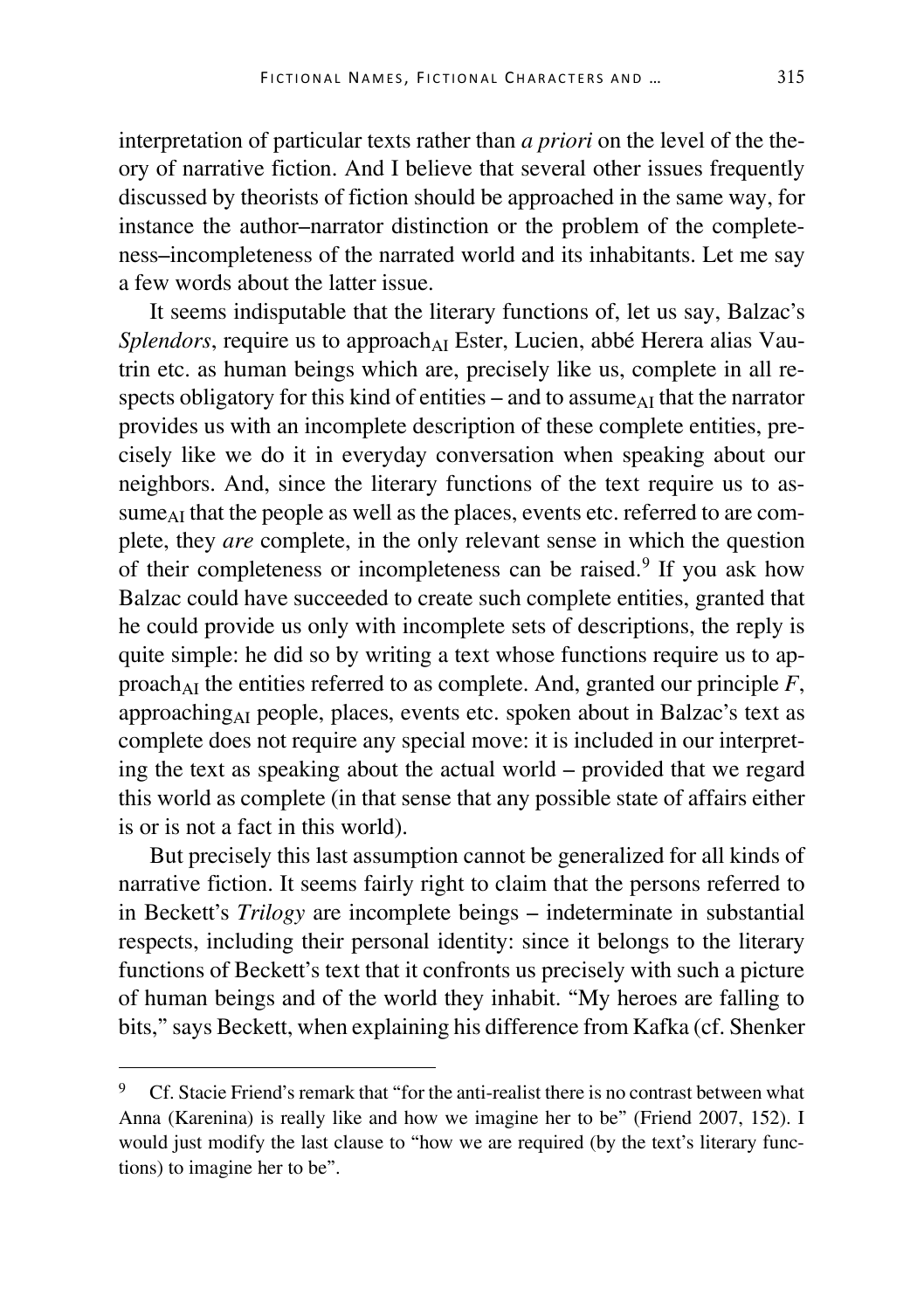1953, 3), and the reader is not given any reason to assume that she could assemble complete human beings from these bits, if she were allowed to collect all of them (i.e. if she had access to all the relevant information missing in the text). This confrontation of Balzac and Beckett is intended to show that the question of completeness or incompleteness of the persons referred to in narrative fiction cannot be solved on the level of a general theory of literary fiction: it should be raised over and over again within the interpretation of particular texts.[10](#page-8-0)

#### **3. The actual world and the narrative fiction**

So, I conclude that the general specification of the moves required from the reader by literary functions of a text of narrative fiction, as it is presented in our principle *F*, should not be complemented by any appendix concerning issues like the assumption $_{AI}$  of the primary narrator's credibility or the assumption $_{AI}$  of the completeness of the entities spoken about in the text. But there is a much more controversial aspect of the principle *F* than its apparent need for complementation, which deserves special attention because of its important implications. I mean the assumption that a text of narrative fiction directs our thought (as well as our imagination and our sensitivity) to the *actual world*, and that it does so quite straightforwardly (rather than through analogies, allusions etc.). According to this assumption, the author does not construct a new, artificial world: instead, she creates a text whose literary functions are anchored in and directed to the actual world and typically (but not necessarily) require us to assume<sub>AI</sub> that this world in some respects differs from what we believe to be the case outside the scope of the *as if* operator.<sup>[11](#page-8-1)</sup>

This may look like a revolt against the familiar jargon of possible worlds, but let us recall the lesson given to us by the author who introduced

<span id="page-8-0"></span> <sup>10</sup> Let me add, with gratitude, that I have benefited a lot from my discussion with Göran Rossholm on this topic (cf. Rossholm 2015).

<span id="page-8-1"></span> $11$  In other words: instead of saying "We readers imagine that what is actual is a storyworld" (Currie 2003, 147) one should say "We readers imagine that the story takes place in the actual world".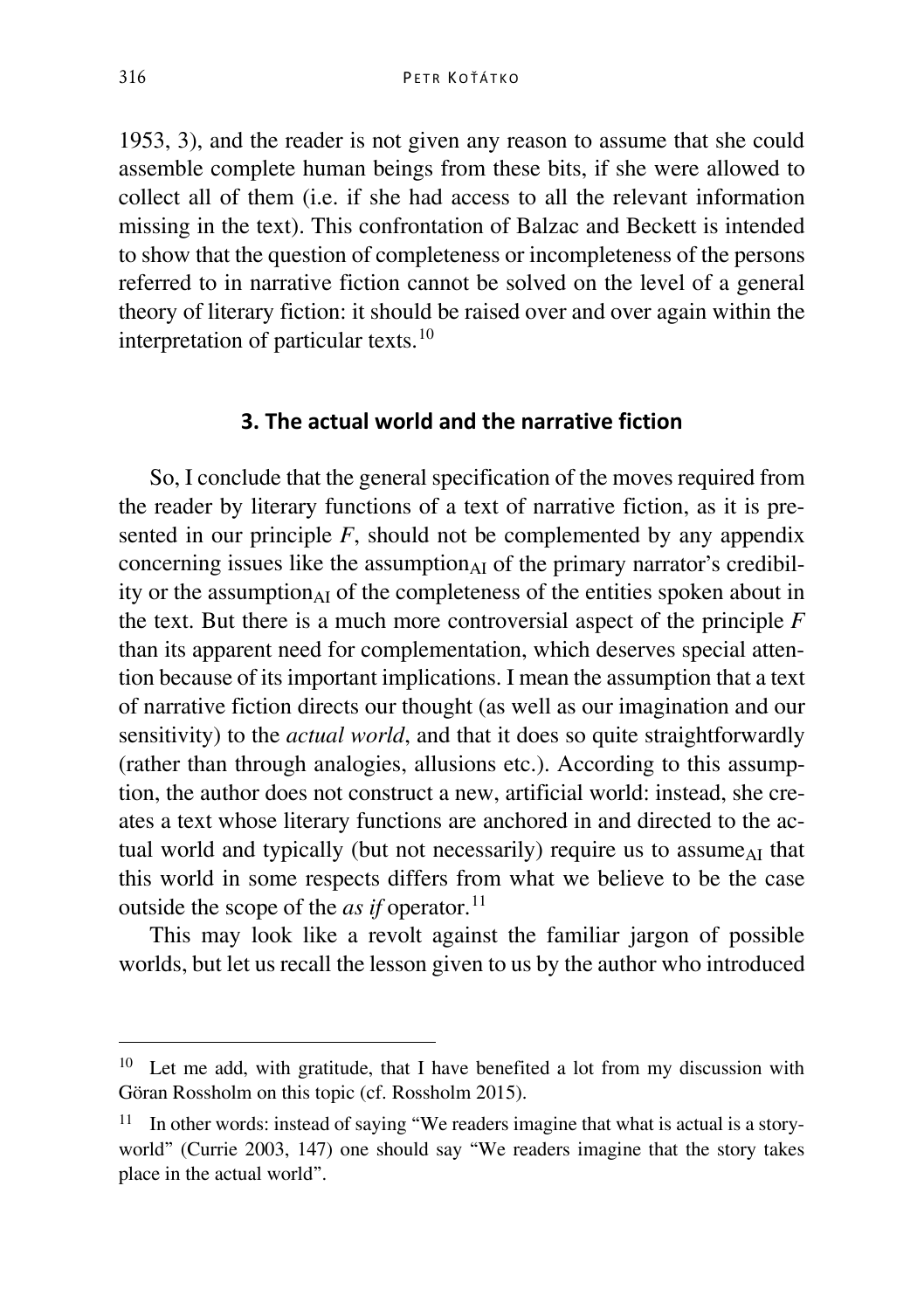possible worlds apparatus into modern semantics. In the opening paragraphs of *Naming and Necessity*, Saul Kripke attempts to calm down our philosophical temperament and imagination, which could be encouraged by the term "possible world" – by insisting that possible worlds are simply "total 'ways the world might have been'" (Kripke 1972, 18). And he makes us sure that if we have (any kind of) problems with the term "possible worlds", nothing will be lost if we speak about "possible states or histories of the world" instead. Following this advice, we can replace the popular claim that the author creates a new world (the fictional world of her novel) with a much less spectacular claim that the author invites us to imagine and  $accept_{AI}$  as actual an alternative state of the world we live in.<sup>[12](#page-9-0)</sup> I believe that in this way we can reduce the danger mentioned also by Kripke, namely the possibility that our theoretical work will collapse to solving problems generated by the apparatus we have chosen.<sup>[13](#page-9-1)</sup>

For instance, if we resign on the creationist vocabulary of fictional worlds, we will not have to make intricate theoretical moves to explain how fiction and the thought and imagination generated by it works, in contrast to how our thought and imagination works when directed to the actual world – and then make other no less intricate moves to solve the problems generated by this construction, e.g. to reconcile our doctrine with the hardly resistible intuition that the authors of narrative fiction are trying to say something about how things go in our world. For example, that Balzac is trying to show us in *Splendors*, among other things, the rules governing the life of the high Paris society in the restauration time and that Beckett is trying to show us in his *Trilogy* what space does the world in which we live leave for meaningful action and mutual understanding.

In general, if we accept the principle  $F$  as the starting point and correspondingly assent to the equation:

<span id="page-9-0"></span> $12$  I have defended this approach in polemics with representatives of the fictional worlds theory, in English e.g. in Koťátko (2014). I find my views very close to the position recently presented in Friend (2016).

<span id="page-9-1"></span><sup>13</sup> "Certainly the philosopher of 'possible worlds' must take care that his technical apparatus does not push him to ask questions whose maningfulness is not supported by our original intuitions of possibility that gave apparatus its points" (Kripke 1980, 18).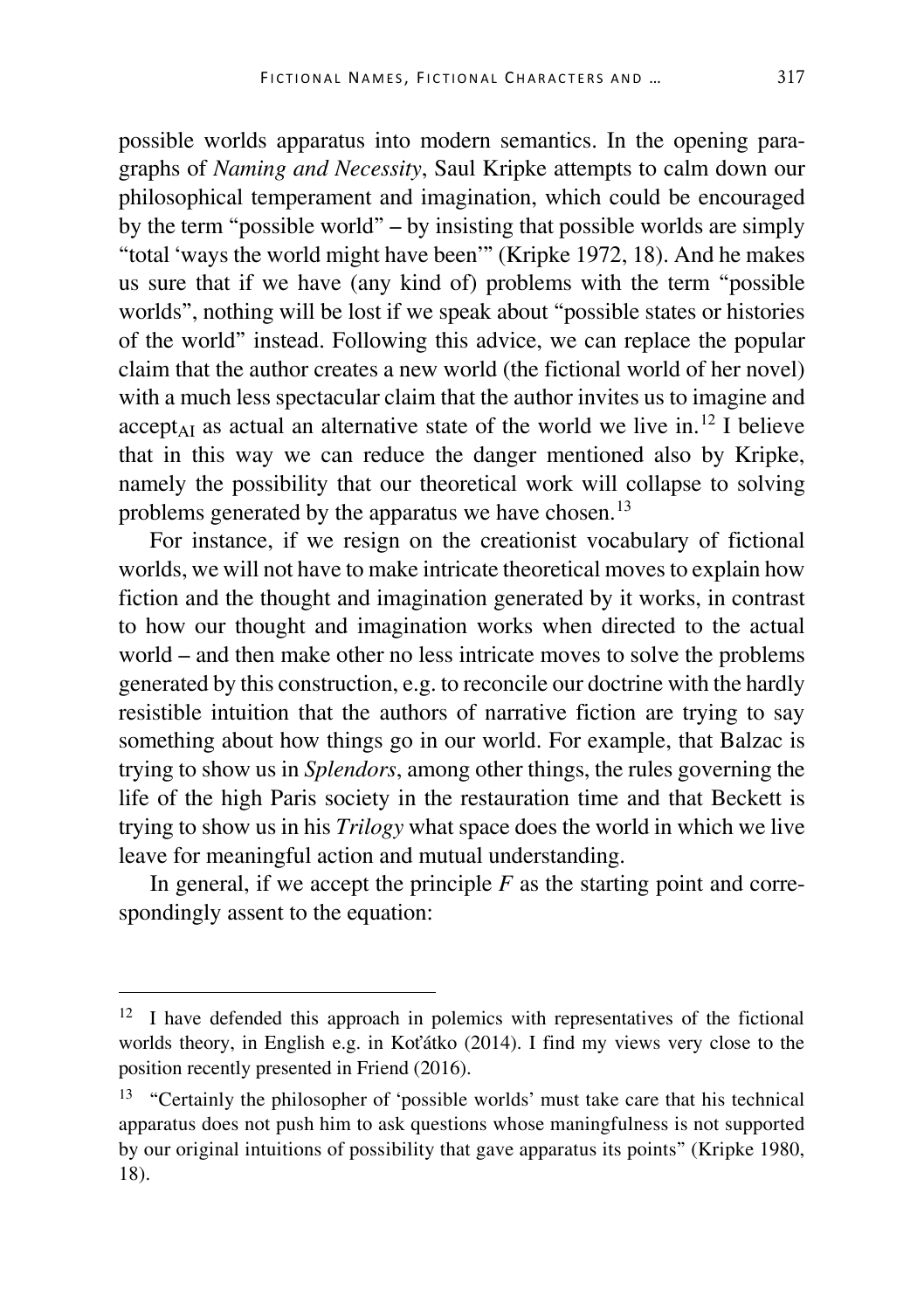the world the narration is about  $=$  the world in which the narration takes  $place = the world in which we follow the narration = the actual world$ of our life,

then we, as the readers of narrative fiction, as well as the theorists of fiction can simply adopt a set of intuitively plausible (if not trivial) assumptions which would otherwise require special moves from the reader (like "recentering" and "transportation", cf. e.g. Ryan 2010) and special justification from the theorist. For example, we can take for granted that the sentences uttered by the narrator and by the people she speaks about are sentences of one of the natural languages spoken in our world, for instance sentences of French, rather than sentences of some fictional language spoken in the fictional world of, let us say, *Madame Bovary*. No transportation of the conventions of French (as they evolved in the actual world from Latin and other roots) to another world is needed for justifying our reliance on our competence in French when interpreting the text.

#### **4. Fictional names**

Within this framework we can automatically assume<sub>AI</sub> that the names we find in a text of narrative fiction function in the same way as the names we use in everyday conversation. For the theorist studying the semantics of narrative fiction this implies that if she accepts, for instance, Kripke's causal theory of names for ordinary discourse, she should automatically apply it also to fictional texts. Granted the principle *F*, there is no space left for such a theorist for hesitating between the causal theory and its rivals. And since this is also my case, I am committed to the following principle:

/R/ The occurrence of an expression which behaves like a proper name in the text of narrative fiction indicates that the reader should suppose $_{\rm AI}$  that in this stage of narration the narrator utters a proper name to refer to that individual which has been assigned that name at the beginning of the chain to which this narrator's utterance belongs.

This formulation is, admittedly, not too elegant: for most purposes it should be enough to say that we take $_{AI}$  the narrator as uttering a name to speak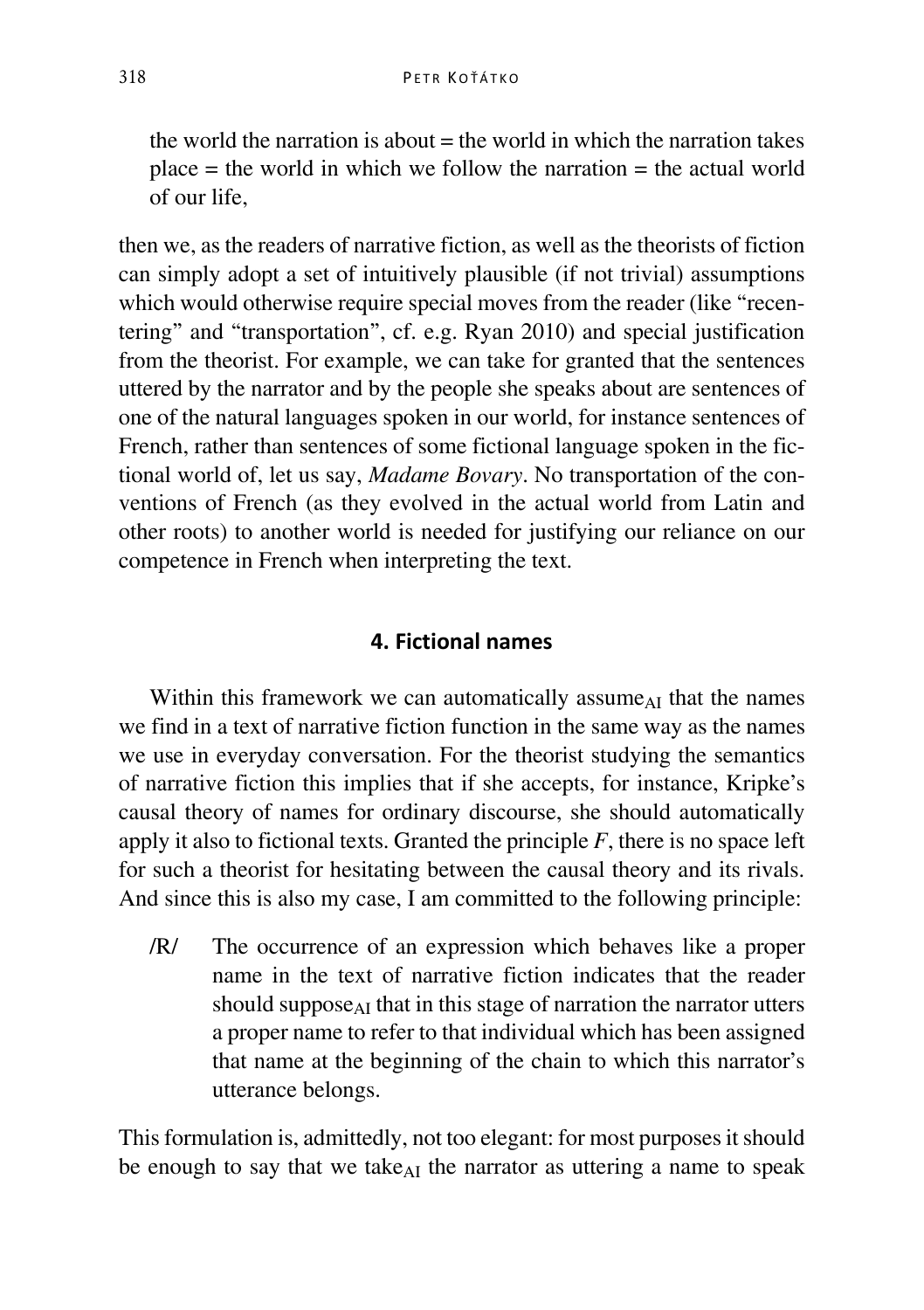about the person referred to by that name in his community – if we abstract from the fact that the same name (identified purely phonologically or orthographically) has usually more bearers. Needless to stress, the principle *F* implies that the names used in everyday communication to refer to countries, cities, mountains, statesmen etc. do not change their referential function if they appear in a fictional text: since the universe of discourse remains the same as in everyday conversation, namely the actual world.

On the level of theoretical debates, the way in which proper names function in fiction is indeed open for discussion (and I have profited a lot from exchanges concerning this issue with Manuel García-Carpintero and Zsófia Zvolenszky, cf. e.g. García-Carpintero 2015, Zvolenszky 2015). But the reader, I suppose, spontaneously approaches the names in the text of narrative fiction in the way she is accustomed to from everyday communication: that means that she assumes (although in the *as if* mode) that the persons spoken about were given their names quite independently of the narrator's performance, were then continuously referred to by means of those names and the narrator simply joins this practice. This assumption $_{AI}$  is applied automatically (which means that it doesn't require justification), unless it is blocked by some special narrator's move. For instance, the narrator can remark that "for understandable reasons" she changed the names of the protagonists. Alternatively, the narrator may in a metafictional, self-disclosing remark explicitly present her hero as a fictional construct with a fictitious name. So, in the First Chapter of the novel *Waverley* the narrator (on this occasion, I would say, coinciding with the empirical author, i.e. Walter Scott), overtly introduces the reader into his considerations which led him to choosing the name *Waverley* for his hero.<sup>[14](#page-11-0)</sup> Obviously, in such remarks the occurrences of a name in the literary text are not presented as part of a chain of uses of that name, originating in an act of baptism independent of the narrator's performance. But we, as cooperative readers accepting rules of the game, are still invited to approach<sub>AI</sub> the name and its occurrences in this way, because it has been introduced into the game precisely with this function, despite the ostentatious and self-disclosing form of this introduction.

<span id="page-11-0"></span><sup>&</sup>lt;sup>14</sup> I use the word "hero" as a term for the person spoken about by the narrator, rather than as a synonym for "character".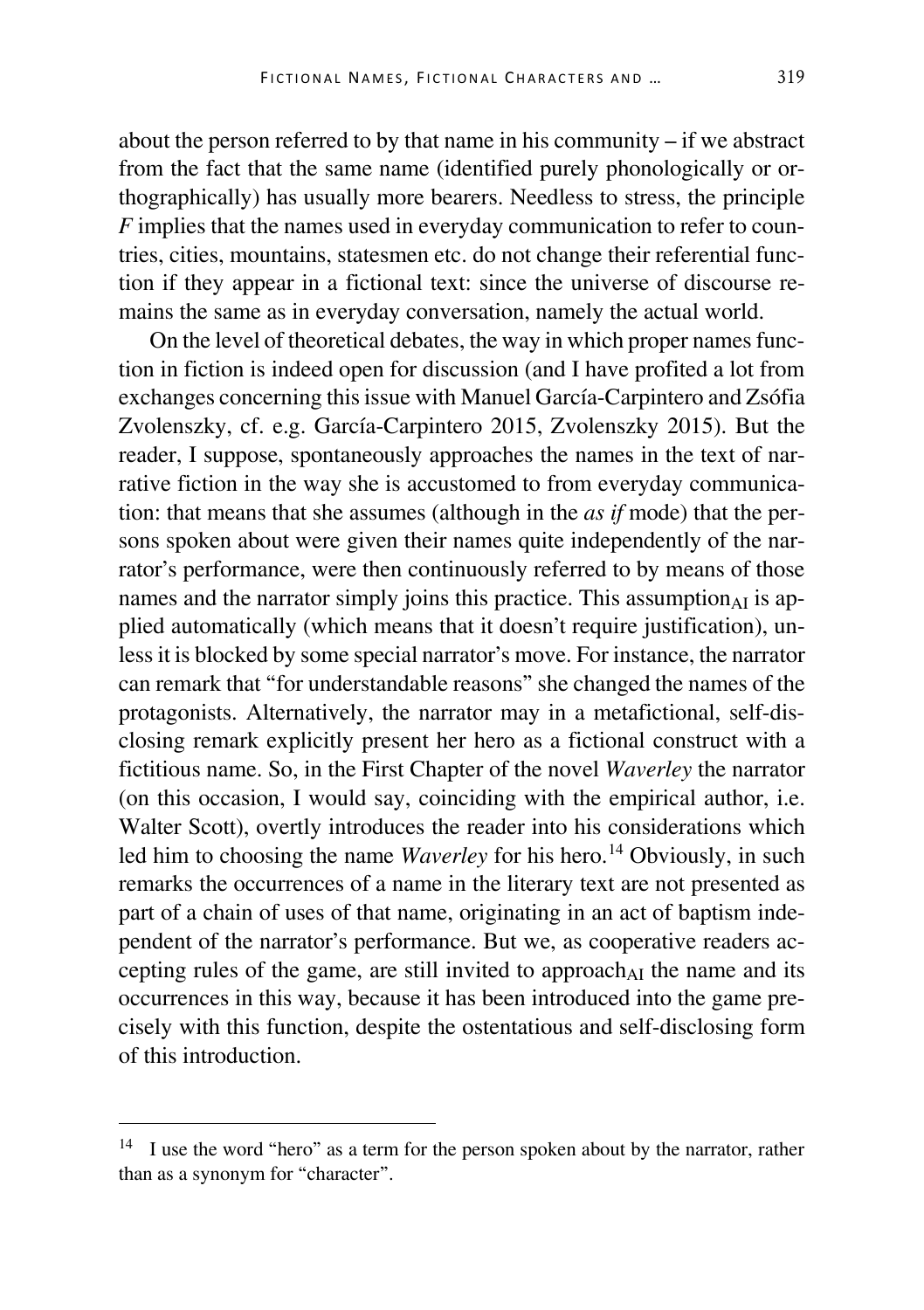## **5. Identification of the persons referred to in fiction and identification of fictional characters**

But let's focus on more straightforward cases like, e.g., the name "Emma", as it appears in the text of *Madame Bovary*. The interpretation $_{AI}$ of its occurrences as records of the narrator's utterances of that name, in which the narrator joins a chain of uses located in the actual world, provides us with a simple principle of the identification<sub> $AI$ </sub> of the person we are thinking about under the name "Emma" when reading Flaubert's text. It is the person uniquely satisfying the description (*D*) "the person to whom the name 'Emma' has been assigned at the beginning of the chain to which these narrator's utterances belong". The world to which this description is to be applied is fixed in advance as the actual world – by our locating the narrative performance and the entities referred to by the narrator into this world. So we are not confronted with any problem of the kind discussed by Gregory Currie (in Currie 2003): namely that such a description identifies various individuals in various "story worlds" of *Madame Bovary* (that means in those possible worlds in which everything said in the novel by the primary narrator is true). And we are not forced to conclude, following Currie, that the expression "Emma Bovary", as it appears in Flaubert's text, does not work as a name of an individual but rather as a name of "Emmarole", which is a function from possible worlds to individuals.

The identificatory force of the description *D* is parasitic upon the reference to the narrator's utterances and to the general mechanism of functioning of names. This, I believe, makes this way of identification safe against the problems potentially connected with the so called "individuation just by names": here we have a case of individuation by names as uttered by particular speaker in particular circumstances. So, when equipped with our parasitic description *D*, we can be sure that we are thinking and speaking (in the *as if* mode) about "the right Emma", despite the fact that the same name plays a prominent role also in Jane Austen's famous novel (Stacie Friend mentions this problem, addressing it to antirealists concerning fic-tional characters; see Friend 2007, 145).<sup>[15](#page-12-0)</sup> To be sure, the identity of the

<span id="page-12-0"></span><sup>&</sup>lt;sup>15</sup> Similarly for the cases in which the narrator refers to a person by means of a description. The identification based on the occurrence of the description "the man in the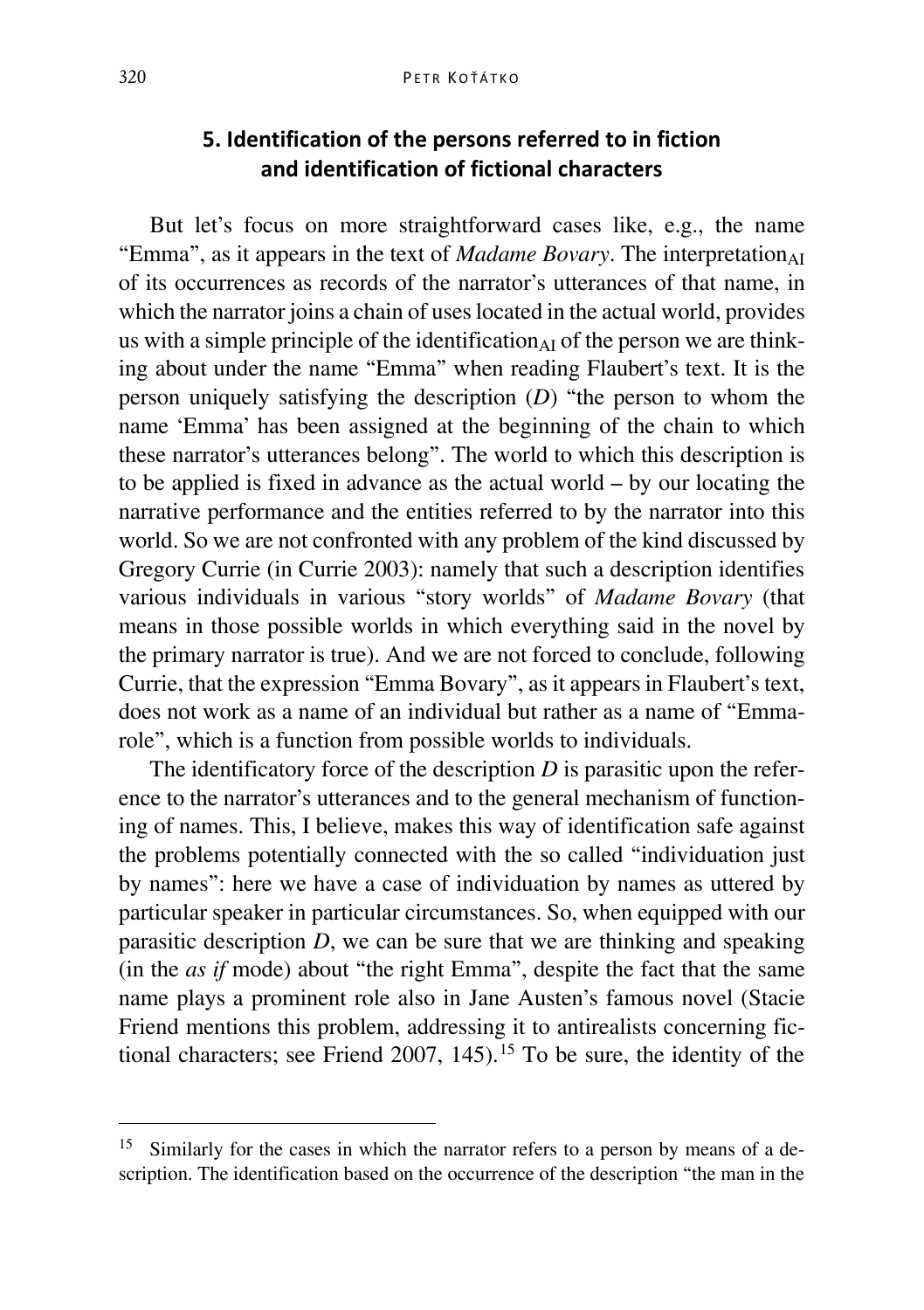referents of the name "Emma", taken $_{AI}$  as used by Flaubert's narrator, and the name "Emma", taken $_{AI}$  as used by Austen's narrator, is not thereby excluded: this possibility is just left open, as it should be. (Before starting to read Flaubert's text we cannot exclude that its literary functions require that the utterances of "Emma" to be found there are interpreted $_{AI}$  as referring to the same person as the utterances of "Emma" in Austen's text.) Similarly, this approach leaves open the possibility that different names, taken $_{\text{AI}}$ as uttered by different narrators, should be interpreted $_{AI}$  as referring to the same person, if it is required by the literary functions of at least one of the texts in question – as it is e.g. with Homer's "Ὀδυσσεύς", Vergilius' "Ulysses" and Dante's "Ulisse" (cf. the discussion of this case in Friend 2014; I will return to the problem of co-identification later). Finally, this approach excludes actual persons bearing the name "Emma Bovary" as well as persons satisfying non-parasitic descriptions based on Flaubert's novel (like "the only daughter of a farmer from Les Bertaux, wife of a doctor from Yonville" etc.) from being acceptable candidates for the status of the person the novel is about – unless we have a reason to believe that the literary functions of Flaubert's text require us to relate the narrator's utterances to any such person.

But this does not mean that the parasitic description *D* is just an artificial construct designed to keep apart fiction and non-fiction (where it is needed) or to solve other potential problems of the theory of literary fiction: since this parasitic way of identification is frequently applied in everyday conversation as well. For instance, if I witness a conversation in which the participants use the name "John Smith" and I am not certain who of the hundreds of bearers of this name is spoken about, I can still identify the object of conversation quite precisely by means of parasitic description "the person referred to in this conversation as 'John Smith'". In many cases I would, for practical reasons, prefer having a device of identification less bound to particular utterances made by particular speakers in particular situations, like "the present dean of the Philosophical Faculty of Charles

I

corner" in a text of narrative fiction has the form of an extended metalinguistic description: "the person uniquely satisfying the description 'the man in the corner' as used by the narrator of this utterance". Here, the reference to the narrator's utterance eliminates problems with multiple occurrences of this description on various places of the text, or in other texts (cf. Friend 2007, 146, 149).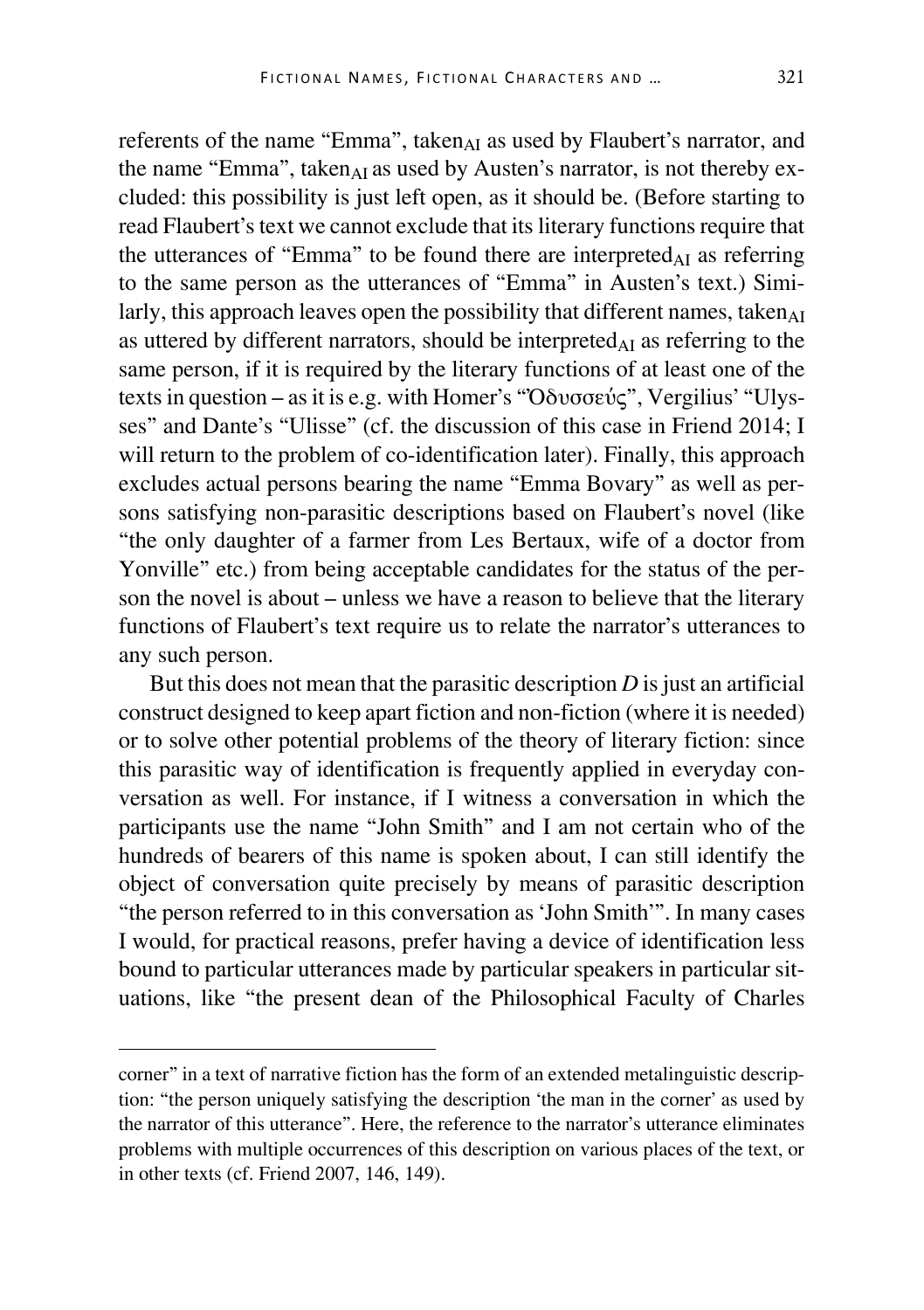University". But this does not question the identificatory force of the parasitic description available to me, that is its ability to pick out precisely one individual (provided that the conversation I witness has a determinate subject). And similarly in case of reading Flaubert's novel. I assume  $\Delta I$  that there is a person uniquely satisfying the parasitic description "the person referred to by these narrator's utterances of the name 'Emma'" (which can be unpacked in the Kripkean way mentioned above), and it is the person identified in this way to whom I attach various non-parasitic descriptions I collect when reading Flaubert's text. According to this picture, the burden of the identificatory task lies on the parasitic description bound to the narrator's utterances and to the general mechanism of referential functioning of names, rather than on the bunch of non-parasitic descriptions provided by the text. Hence we can disagree about Emma's properties without putting in doubt the presumption that we are speaking about the same: about properties of the person we assume<sub>AI</sub> as the referent of the narrator's utterances of the name "Emma". Unlike Stacie Friend I would not put it so that "we intersubjectively identify characters even if we disagree about them" (Friend 2007, 146); instead, I would say that we intersubjectively identify<sub>AI</sub> a person and connect two different characters with Flaubert's novel. Let me explain this point.

It should be clear that what I have been speaking about until now is not a way of identifying Emma as a fictional character:[16](#page-14-0) I have described a way in which the reader can think about Emma as about a *real human being* of flesh and bones, rather than as about a fictional character. The informational content involved in the parasitic identification based on the description *D* is indeed extremely poor, but this should not disturb us: our question is whom we are thinking about, not how she is like. As attentive readers, we *learn* something about her from every new page of the book, but we *think* about her from the very first occurrence of her name in the text. On the other hand, to identify Emma as a *fictional character* is, within this

<span id="page-14-0"></span><sup>&</sup>lt;sup>16</sup> It should not be confusing to use the same name "Emma Bovary" both for the literary character and for the young lady we are suposed to assume $_{AI}$  as existing in the actual world, we just should keep in mind that they are not bearing the name in the same way. We assume<sub> $\Delta I$ </sub> that there exists a real person referred to by this name in the same way in which we are referred to by our names; and we use the same name for the literary character constituted (among other things) by this assumption.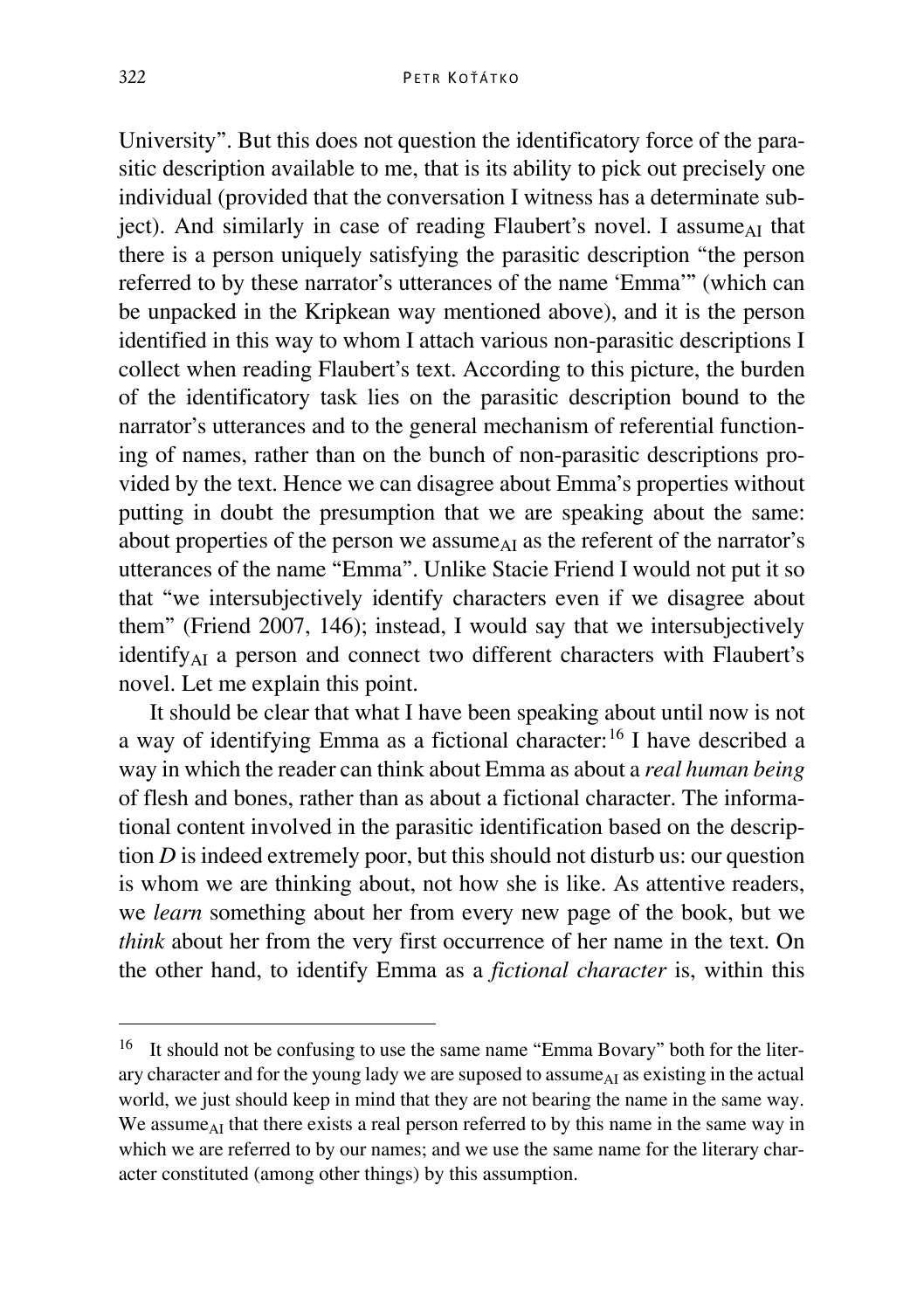account, to identify certain parameter of the literary functions of Flaubert's text, precisely speaking, of the requirements imposed by these functions on the reader.<sup>[17](#page-15-0)</sup> Basically, this amounts to providing a list of assumptions the reader is required to make  $_{\text{AT}}$  in order to let the text fulfill its literary functions for her.In Emma's case, the list will include:

- (1) the assumption that there exists precisely one person referred to by the narrator's utterances of the name "Emma" (namely the person to whom that name has been assigned at the beginning of the chain to which these utterances belong);
- (2) the assumption that that person (the person uniquely satisfying the description specified above) married a young doctor called Charles Bovary;

etc.

The fact that the literary functions of Flaubert's text require the reader to accept<sub>AI</sub> these assumptions constitutes Emma as a literary character with all its specific features, i.e. makes it what it is: such and such literary construct distinct from all other characters known to us from literature, drama, film or computer games, and of course distinct from theoretical constructs, legal constructs, etc. As far as I can see, there is no need to endow it with some metaphysically more substantial way of being in order to solidify its ontological status.

So, when I say that the parasitic description "the person referred to by the narrator's utterances of the name 'Emma'" provides the reader with a way of thinking about Emma, I do not mean that what is identified in this way is Emma as a fictional character. And, of course, I do not want to claim that there is some real person identified in this particular way. What I mean is that the availability of such a description makes the reader's thoughts about a person called "Emma" quite determinate, complete or saturated at least with respect to the identification of their object. Put in terms of the

<span id="page-15-0"></span><sup>&</sup>lt;sup>17</sup> This obviously means to identify a component of the actual world: the fictional character called "Emma Bovary" exists in the actual world due to the fact that there is a text whose literary functions require us to assume<sub>AI</sub> the existence of a woman with that name, not as a literary character but as a being of flash and bones (cf. Section 1). So, I would say precisely the opposite to Anthony Everett's claim: "Fictional characters exist in stories, not in the real world" (Everett 2013, 132).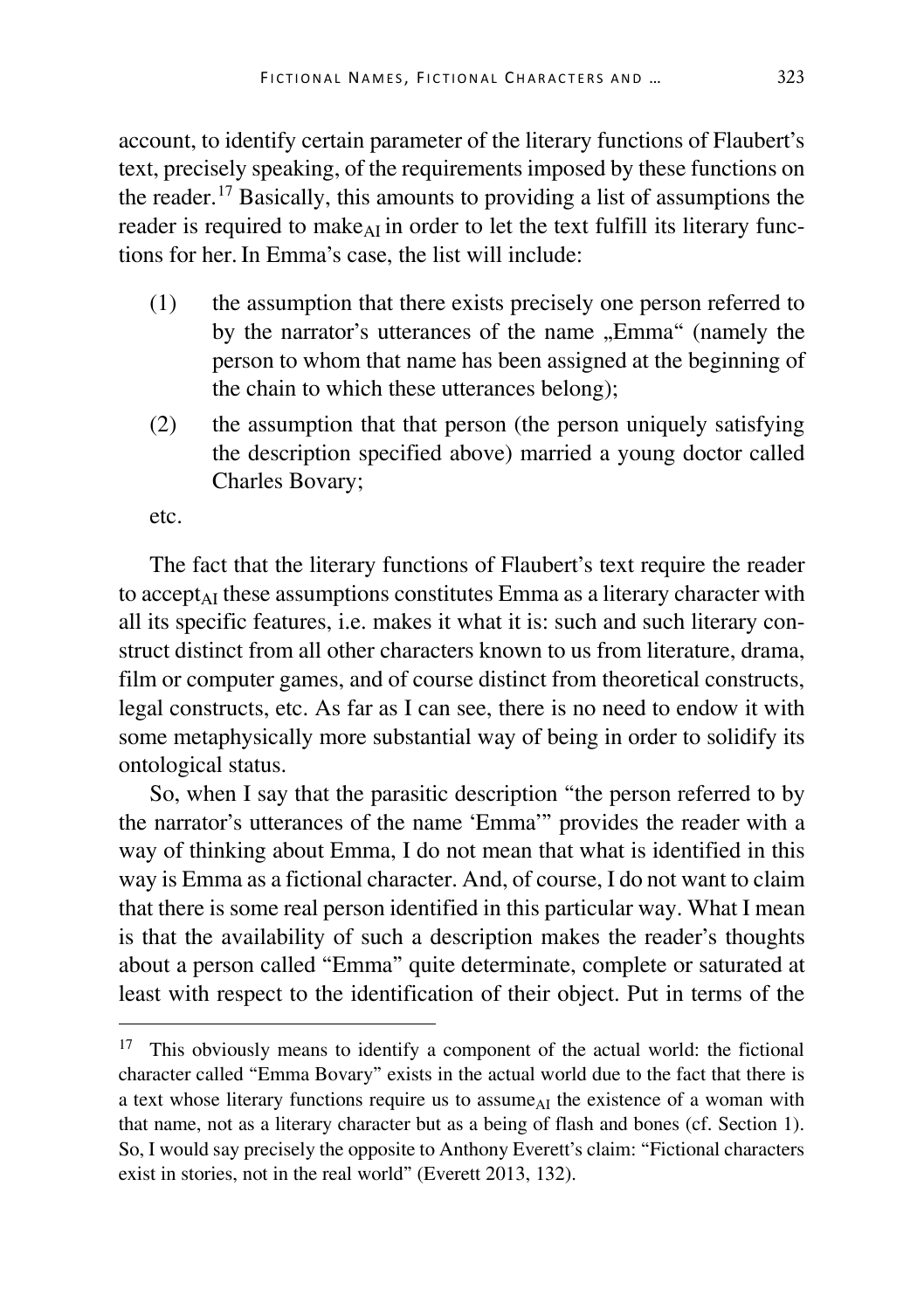adverbial account of reference (cf. e.g. Kriegel 2007), one can say that what acquires in this way a determinate content is the reader's "thinking Emmawise" or, equivalently, the reader's "Emma-ward-esque thoughts". This way of speaking does not commit us to there being any entity thought about or spoken about when one thinks or speaks about Emma.[18](#page-16-0)

On the other side, even if the referential mechanism we are supposed to connect<sub>AI</sub> with the name "Emma" does not relate Flaubert's text, nor our thoughts accompanying our reading the text, to any real or fictional entity, it plays an essential role in our assumption $_{AI}$  that the text *is* related to a person called "Emma" existing in the actual world. It might be illuminating to compare this with the general aspirations of the non-relational theory of reference represented in the most inspiring way by Mark Sainsbury and Uriah Kriegel (cf. Sainsbury 2012, Kriegel 2007 and criticism in Koťátko 2014). Reference by means of fictional names (as they are used in texts of narrative fiction) is indeed non-relational, because it does not establish relation to any kind of entities referred to. But at the same time it confirms the primacy of the relational notion of reference, because the very determinedness of the reference by means of fictional names includes the assumption (although made in the *as if* mode) that it relates us to some real entities: that there are real persons, places, situations, events etc. the narration is about. Hence even the fictional reference, if understood in this way, undermines the universal pretensions of the non-relational account of reference. And, to be sure, our thoughts and claims about Emma *as a literary character* (like "Emma is the most famous Flaubert's character") are standard relational thoughts and claims about certain parameters of Flaubert's text.

This may seem to contradict to our common way of speaking. When we are asked to characterize some literary character, e.g. Emma Bovary, we usually say things like: it was a charming, sensitive, ambitious, self-centered, frivolous etc. young woman – saying thereby things which cannot be

<span id="page-16-0"></span><sup>&</sup>lt;sup>18</sup> I take the following Stacie Friend's words as pointing in the same direction: "Yet there is a reason to think that an anti-realist account is required independently of issues to do with fiction and fictional characters, since there are a wide variety of domains in which we seem to be talking or thinking about the same thing even when there is no thing we are talking or thinking about. Once we have such an account, it is not clear why we need fictitious objects" (Friend 2007, 154).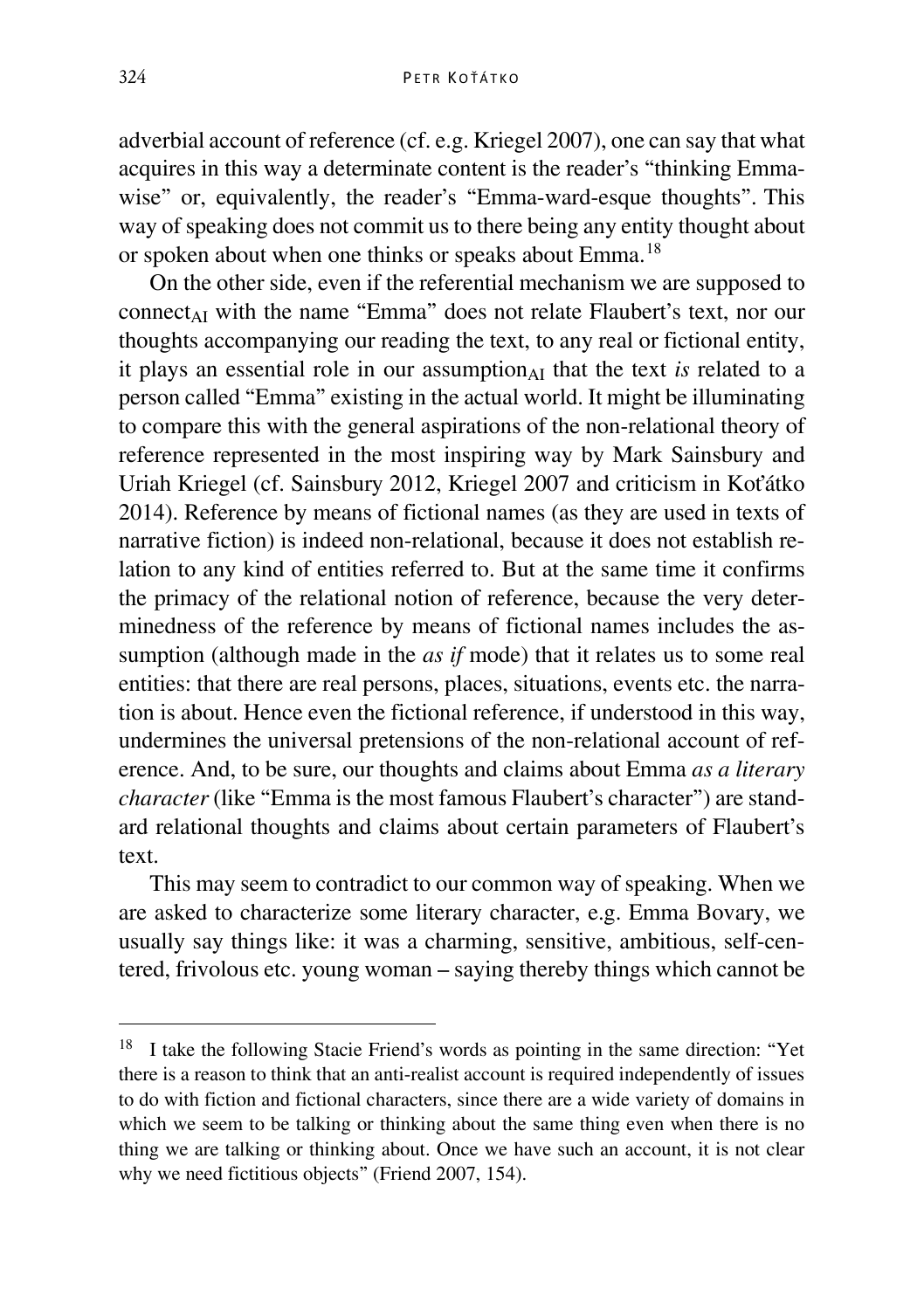straightforwardly ascribed to a text or its parameters but only to a real human being. But there is no confusion or category mistake behind this way of speaking: it is just one example of an indirect predication, in which the property specified in the predicate term is not straightforwardly ascribed to the referent of the subject-term, but to another entity related to it in some easily identifiable way.[19](#page-17-0) In our case we characterize certain construct (literary character) by enumerating some of the moves constituting the construct, namely the assumptions $_{AI}$  required by the literary text, which together produce an image of a young woman bearing the name "Emma Bovary" with the properties mentioned, presented<sub>AI</sub> as an image of a real human being.<sup>[20](#page-17-1)</sup> The enumeration of properties ascribable only to concrete individuals can serve as a characteristics of a literary character only within this (typically implicitly assumed) framework.

#### **6. Fictional names: extra-textual use**

We have approached fictional characters as certain parameters of the literary functions of the texts of narrative fiction and admitted that this justifies their classification as abstract entities. We have found no motivation for postulating any other, metaphysically more substantial (and philosophically more appealing) kind of abstract entities to play the role of fictional characters, but the reason might have been that we have neglected some contexts in which people speak about fictional characters – some important levels of fictional discourse.<sup>[21](#page-17-2)</sup> But I think this is not the case, at least with respect to the kinds of use of fictional names frequently discussed under the title "paratextual" and "metatextual" and also with respect to negative

<span id="page-17-0"></span><sup>&</sup>lt;sup>19</sup> Similarly: when saying about some symphony that it is noisy we mean that its standard performances are noisy, when saying that some sentence is clever we mean that the thought it expresses is a result of a clever way of thinking etc.

<span id="page-17-1"></span><sup>20</sup> Another way of putting this would be to say that Emma as a character *encodes* (rather than *exemplifies*) the properties of the kind mentioned, borrowing the wellknown terminology from Zalta (1988). I owe a lot to Marián Zouhar's discussion about the merits and limits of Zalta's *encoding–exemplifying* distinction in Zouhar (2016).

<span id="page-17-2"></span><sup>&</sup>lt;sup>21</sup> This part of the paper has been inspired by recent discussion with Zsofia Zvolenszky (cf. Zvolenszky 2015).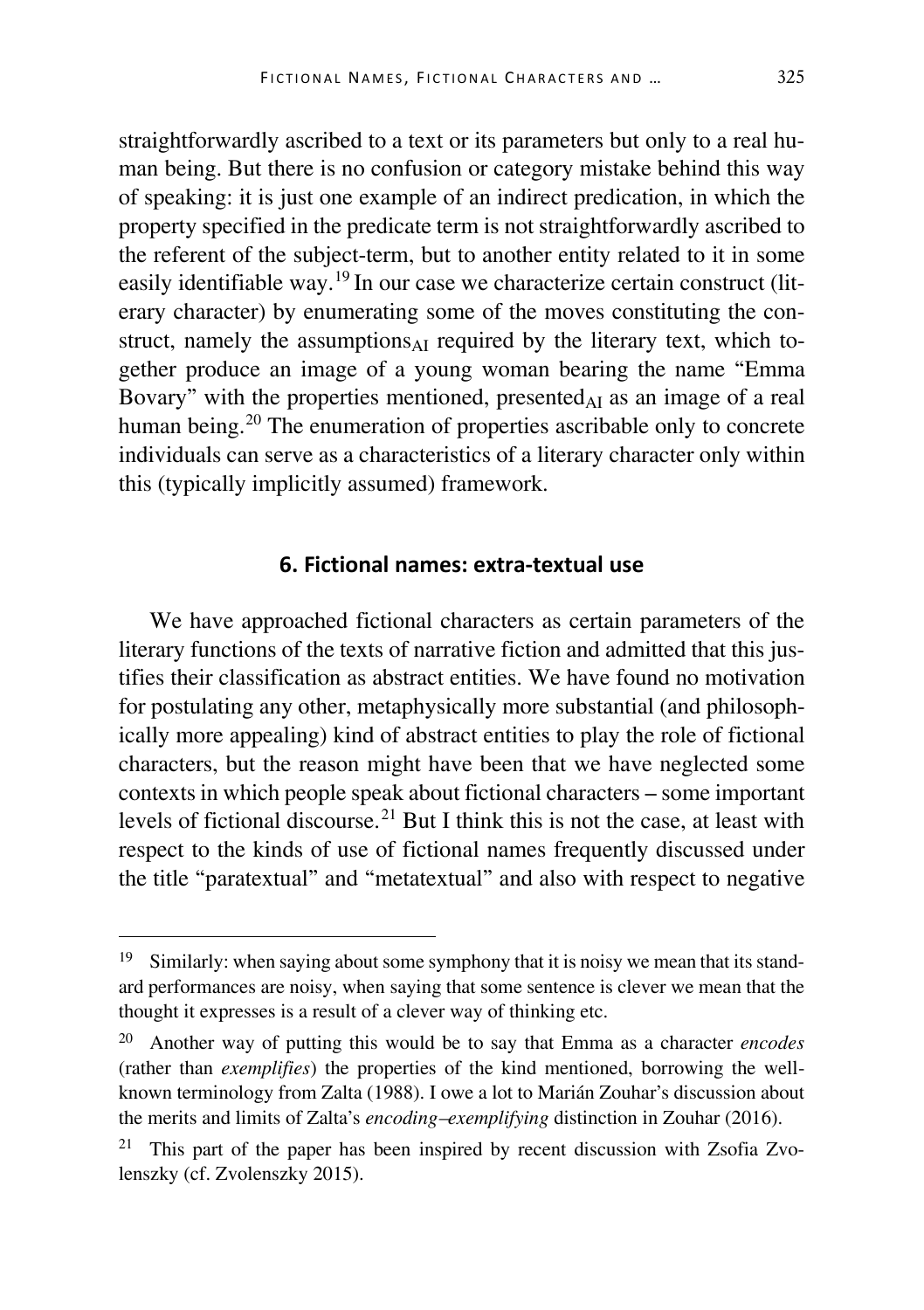existential claims, in which fictional names appear. The interpretation of these cases I am suggesting does not add anything new to the approach I have been advocating above: hence I will be quite brief (with some exceptions).

(1) *Paratextual use*: "Emma ruined her husband."

This can be quite naturally paraphrased by means of some fiction-operator, like:

(1') In Flaubert's novel, Emma ruined her husband.

But the real point at issue is how to interpret this paraphrase: the principle *F* suggests to unpack it in the following way:

 $(1'')$  The literary functions of Flaubert's novel require us to assume<sub>AI</sub> that there exists a person referred to by the narrator as "Emma" and that that person ruined her husband.

That certainly does not commit us to the existence of any abstract entity called "Emma", over and above our approaching the literary character called "Emma" as a parameter of the functions of the text. Obviously, it makes sense to say: Emma is one of the persons we have to assume  $\Delta I$  as existing, in order to make sense of Flaubert's novel. But this does not include any hypostasis: it amounts to saying that the literary functions of Flaubert's text impose such and such demands on us. Stacie Friend has pointed out (in Friend 2007, 143) that if we take the name "Emma Bovary" (her example is "Candide") as an empty term, the sentences containing it will not be able to express a complete proposition whether or not they are prefixed by a fiction operator.<sup>[22](#page-18-0)</sup> But within the approach suggested here, the term "Emma Bovary" does not come out as empty: when reading the text, i.e. in our confrontation with the name's textual use, we are supposed to interpret<sub>AI</sub> it as a device of the narrator's reference to a real person. And

<span id="page-18-0"></span><sup>&</sup>lt;sup>22</sup> And correlatively: "If statements apparently about Hamlet are not really about anything, if nothing we say about Hamlet is true, what is the point of talking about him? The anti-realist owes us an explanation of the function of fictional discourse" (Friend 2007, 143).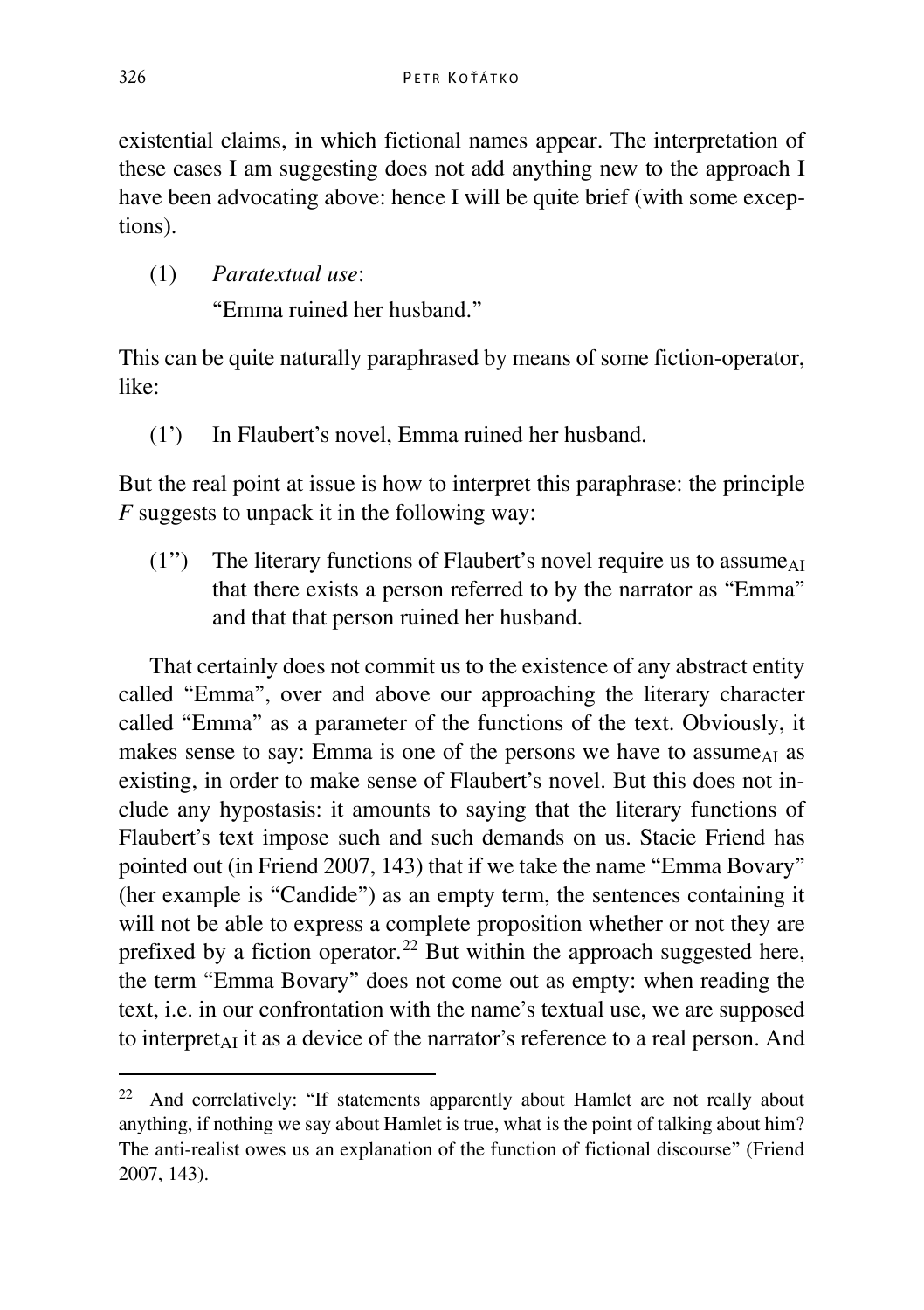if it is used within a talk about a piece of literary fiction, it refers to certain parameter of that fiction, in a way which is made explicit in our analysis.

(2) *Negative existential claims*: "Emma does not exist."

Here I opt for the following metalinguistic paraphrase:

(2') The word "Emma", *as it appears in Flaubert's text*, does not have any referent in the actual world (i.e. it is not a proper name of any real person).

This paraphrase is, due to the clause in italics, perfectly compatible with the possibility that (a) there is (in the actual world) a person called "Emma", (b) there is a person satisfying all the Emma-descriptions we find in Flaubert's text and (c) there exists another text of narrative fiction in which the name "Emma" is (similarly like "Rouen" in Flaubert's text) used to refer to a real entity.

(3) *Metatextual claims*:

"Emma is a fictional entity."

The interpretation I am suggesting combines elements of the paraphrases of (1) and (2):

(3') The expression "Emma", *as it appears in Flaubert's text*, does not have any referent in the actual world, but the literary functions of the text require that we assume<sub>AI</sub> the opposite.

The clause in italics plays here the same role as in (2): it makes our claim compatible with some possibilities which no sound interpretation should exclude. As this paraphrase shows, I do not share the view that metatextual uses of fictional names require introducing fictional characters as abstract entities into our ontology – over and above what has been said about the existence of fictional characters as parameters of literary functions of texts of narrative fiction (cf. e.g. van Inwagen 1977; Kripke 2011; Zvolenszky 2015).

In this reading, the metatextual claim (3) implies the negative existential claim (2), since (3) is here interpreted as claiming that Emma is a *mere*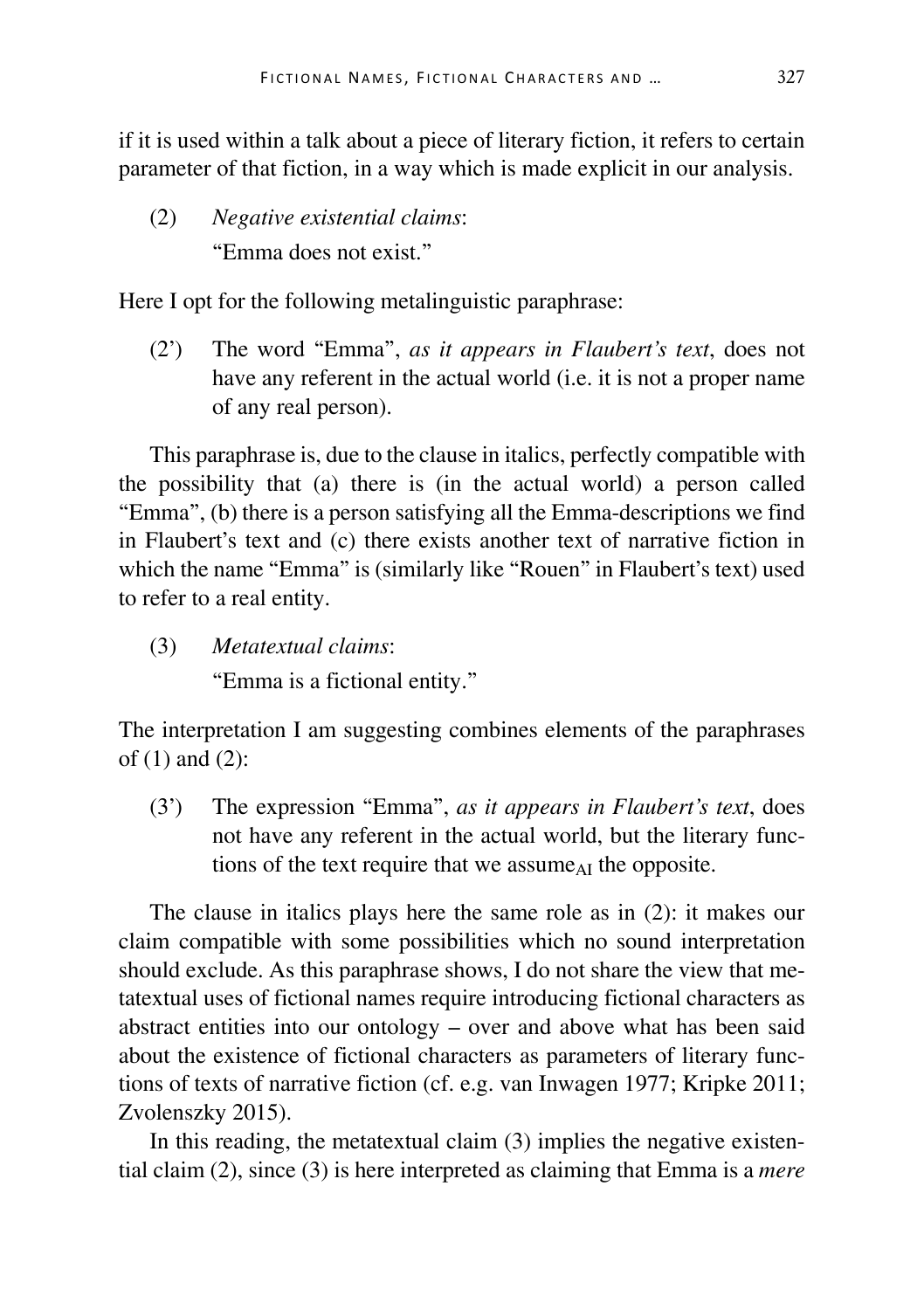fictional character – which is, I suppose, the intuitively most natural reading. But let us imagine that somebody utters the sentence

(3a) Napoleon is a fictional character of *War and Peace*

without intending to imply that the name "Napoleon", as it occurs in *War and Peace*, should not be read as referring to the real emperor we have heard about in the school lessons of history. I think this use of (3a) makes a good sense and the appropriate paraphrase would then be:

 $(3a')$  The text of *War and Peace* requires the reader to assume<sub>AI</sub> that there exists a real person referred to by occurrences of the name "Napoleon" in that text.

The assumption behind this suggestion is that even if the name "Napoleon" is uttered in *War and Peace* with its standard referential function, it makes still good sense to speak about Napoleon also as about Tolstoy's fictional character. Then we should distinguish:

- (a) the person referred to by utterances of Napoleon in the text of *War and Peace* – which is the real emperor referred to by historians as "Napoleon I";
- (b) the fictional character named "Napoleon", identified by a set of  $assumptions<sub>AI</sub> required by the text from the readers, including:$ 
	- (i) There exists a person referred to by the narrator's utterances of the name "Napoleon".
	- (ii) That person is identical with the emperor referred to by historians as "Napoleon I" (in other words: the narrator and the historians participate in the same chain of uses of the name "Napoleon").
	- (iii) That person defeated Russians and Austrians at Austerlitz.
	- (iv) That person saw and commented the half-dead body of Andrei Bolkonski on the Austerlitz battlefield.

Etc.

It might be objected against our analysis of the cases  $(1)$ ,  $(2)$  and  $(3)$ that it turns claims about non-linguistic objects to claims about language.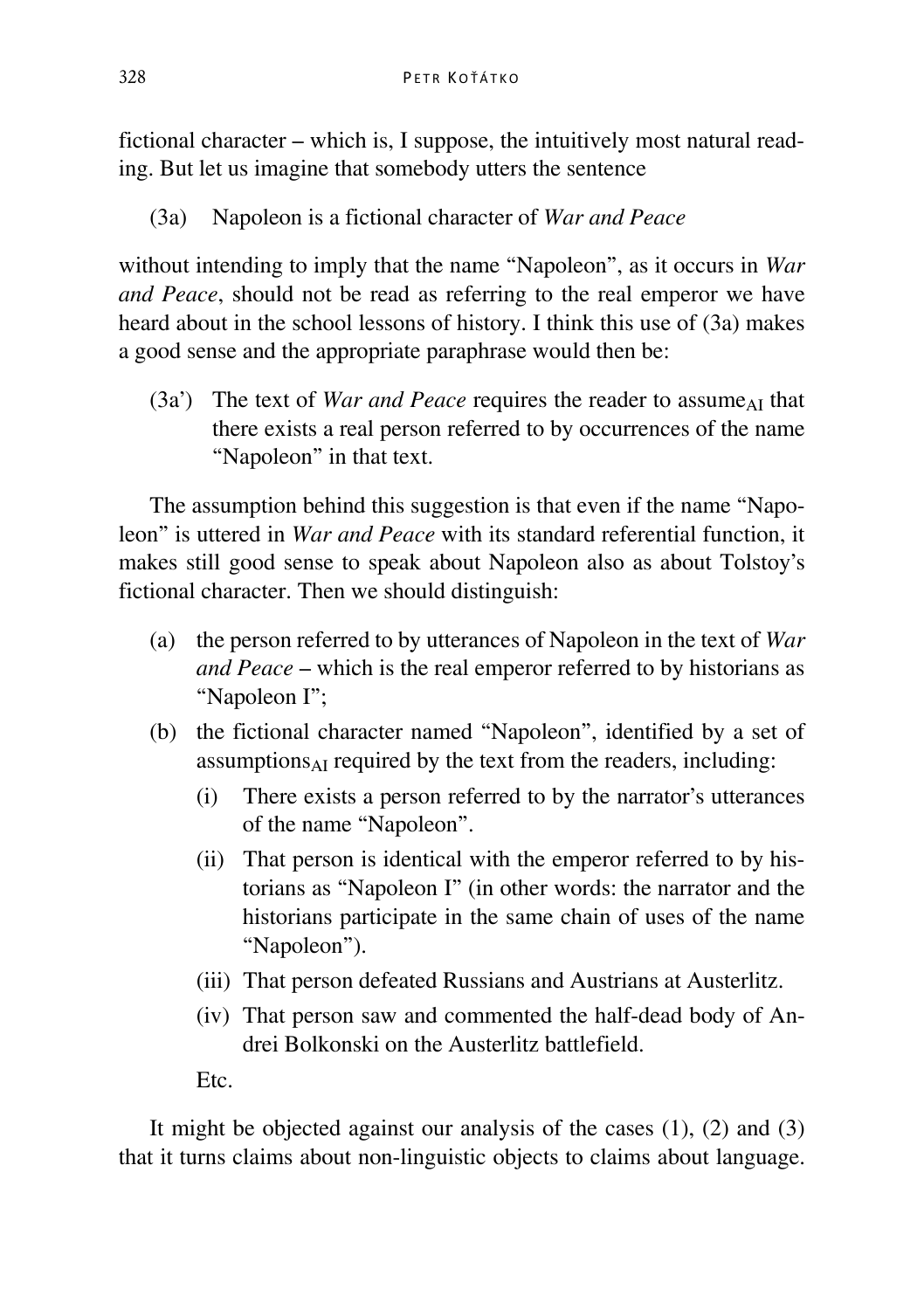But it depends on how you decide to specify the topic of these claims: I understand them as claims about the world including (as part of the specification of their content) metalinguistic elements. The negative existential claim says that the world is such that it does not include any person referred to by certain name, as it is used in certain text. And the metatextual claim adds to this that the world nevertheless includes a piece of fiction which requires the acceptance<sub>AI</sub> of an opposite existential assumption.

- (4) *Claims about intertextual identity*:
	- (a) "Dante's Ulisse is identical with Homer's Odysseus."
	- (b) "Dante's Ulisse is different from Homer's Odysseus."

Before commenting on these claims let me say a few preliminary words related to Stacie Friend's presentation of this case (in Friend 2014). The question is: is Dante's Ulisse (referred to in the 26th Canto of *Inferno*) identical with Homer's Odysseus? As Stacie Friend rightly points out, this issue is purpose-relative and context-sensitive (cf. Friend 2014, 321). In other words, this question can be understood as introducing quite different problems to be solved: hence we should not be surprised that we can be given incompatible, and yet intuitively plausible and fully justified replies. From my point of view we have to distinguish two readings of the question. One concerns the identity or non-identity of the *person* we are required to assume<sub>AI</sub> as being referred to by occurrences of "Ulisse" in Dante's text with the *person* we are required to assume as being referred to by occurrences of "Ὀδυσσεύς" in Homer's text. The other reading concerns Dante's and Homer's *literary characters*. So, we have in fact two different questions, which I would articulate in the following way:

- (1) Do the literary functions of Dante's *Inferno* require that we take $_{AI}$ the occurrences of the name "Ulisse" as referring to the same person as the occurrences of the name "Ὀδυσσεύς" in *Odysseia*?
- (2) Is Dante's Ulisse the same character as Homer's Odysseus?

I suppose everybody will agree that the reply to the first question is "yes", while the reply to the second is "no". Dante's literary character named "Ulisse" is an element of the literary construction of *The Divine Comedy* and to identify this element is to specify the requirements it imposes on the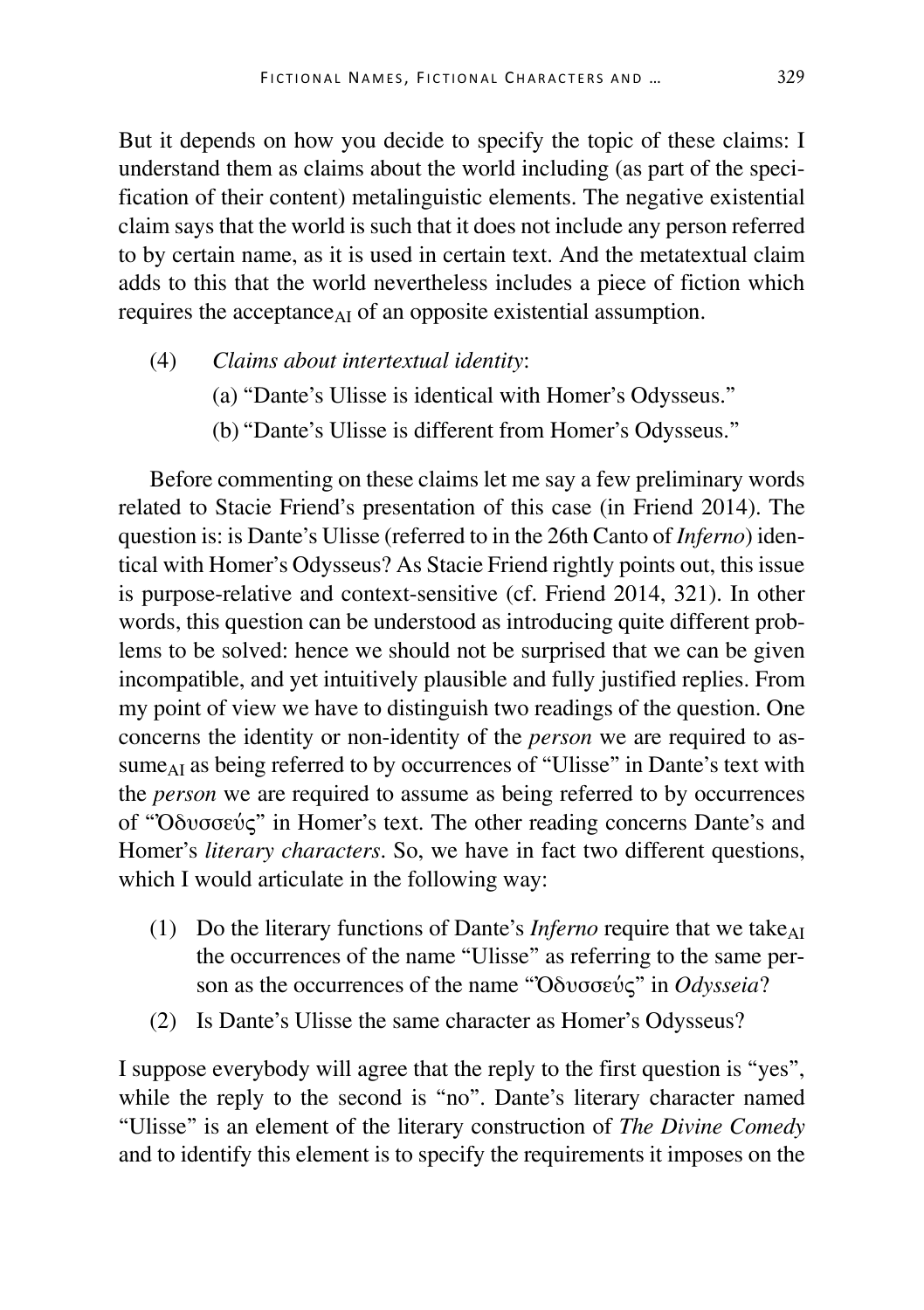reader. In particular, Dante's text requires the reader to accept<sub>AI</sub> a series of assumptions, including:

- (a) There exists (in the actual world) a person referred to by the occurrences of the name "Ulisse" in the text.
- (b) That person is identical with the person referred to by the occurrences of the name "Ὀδυσσεύς" in Homer's *Odysseia*.
- (c) That person suffers in the eighth circle of the hell in one flame with Diomedes.

Etc.

This list gives a clear reply to both questions raised above: it is certainly different from the list of requirements connected with the name "Ὀδυσσεύς" in Homer's *Odysseia*. There are some overlaps (for instance the readers of both texts are required to believe<sub>AI</sub> that the person referred to by the relevant name spent some time in the company of an enchantress called "Kirke"), but there are also incompatible requirements (in one case we are required to believe<sub> $AI$ </sub> that the hero returned to Ithaca, met again his wife, son, old dog etc., in the other case we are required to believe<sub>AI</sub> that the hero never returned home and instead died on the sea). At the same time, the *Inferno*-list includes requirement that the reader identifies $_{AI}$  his hero with that of *Odysseia*: otherwise she would not make proper sense of the 26th Canto of *Inferno*.

Analogically, imagine a commercial in which a body-builder dressed in a (synthetic) piece of lion skin, armed with a monstrous mace and calling himself "Hercules" suddenly appears in a supermarket and loudly demands his favorite yoghurt. Again, it seems clear that we are supposed to assume that it is the same *person* as the one referred to in Greek myths by the name "Ἡρακλῆς"*,* in other words, that the same man who killed the Nemean Lion, Learnean Hydra, Stymphalian Birds and countless other creatures is now asking for his yoghurt – otherwise the intended effect would not work. But at the same time, the *character* of the sketch differs from the *character* of the myth, precisely because of the yoghurt affair (i.e. for similar reasons as in the Ulysses' case).

Finally, let's take the *Pierre Menard* case from Borges' famous story. Here we will probably agree with Borges' narrator and numerous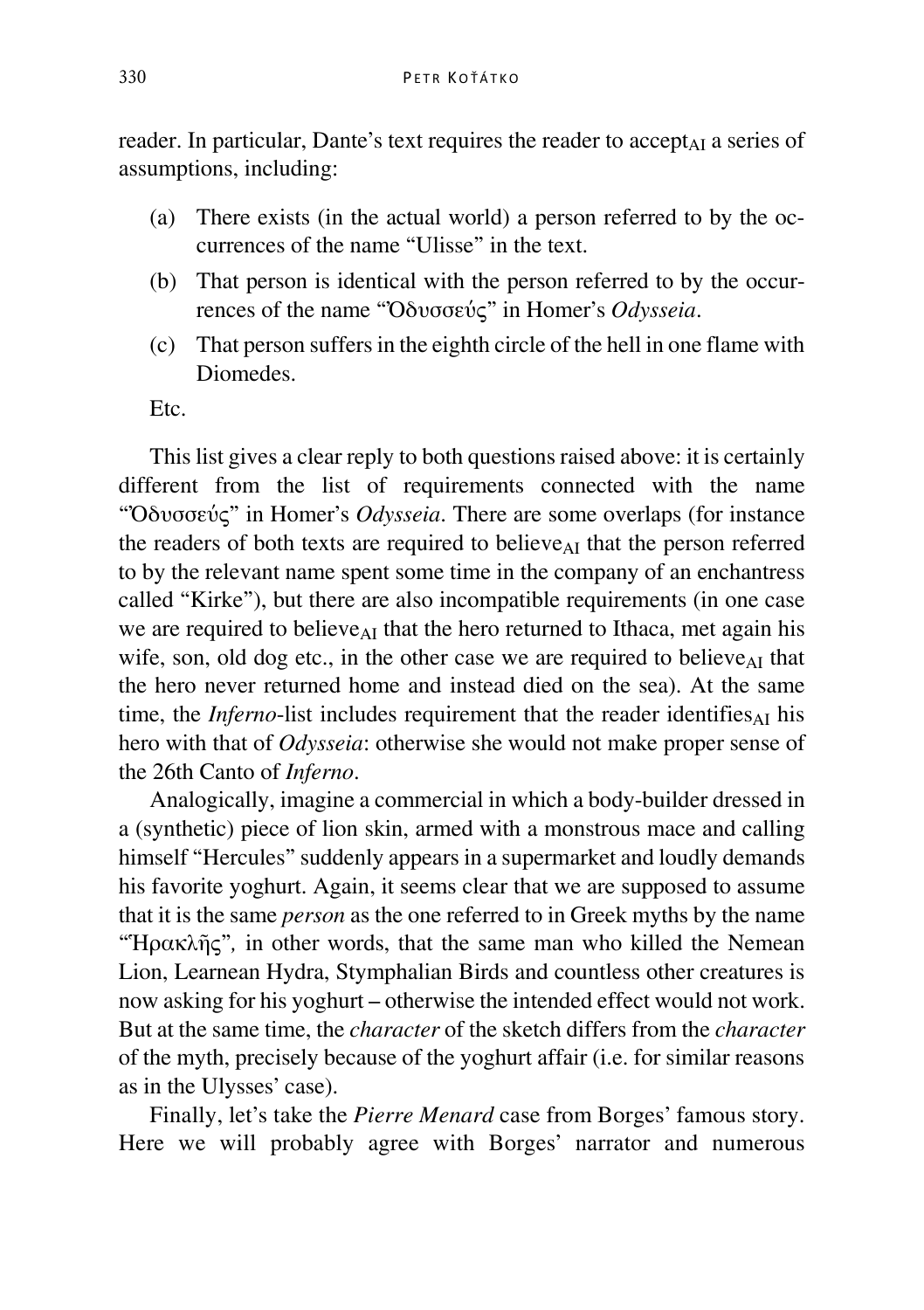commentators that the main *character* of Cervantes' novel *El ingenioso hidalgo Don Quixote de la Mancha* and the main *character* of Pierre Menard's novel bearing the same title are different, as is the whole construction of the novels, despite their texts being word by word identical. But unlike in Ulysses' case, I don't see any reason why we should, as readers of Menard's novel, assume<sub>AI</sub> that the name "Quixote", as uttered by Menard's narrator, refers to the same *person* as the name "Quixote", as uttered by Cervantes' narrator. What is clear is just that the construction of Menard's novel includes reference to Cervantes' novel: the identity of their texts and the contrast of the literary projects is indeed something the Menard's reader is supposed to be aware of and to appreciate.

## (5) *Intentional transitive constructions*: "I pity Emma."

I think that the proper interpretation of this case should start with the question: how would I explain the claim I intend to make in uttering this sentence, when asked e.g.: "What are you speaking about? Whom do you claim to pity?" The proper reply would of course depend on the kind of challenge behind this question. In our present context, I would probably say something like this: "Flaubert's novel will make sense to me as a piece of narrative fiction only if I imagine, or pretend to believe, that there exists a person referred to by the narrator as 'Emma', who did such and such things and to whom such and such things happened. I have imagined that and it made me feeling pity." It should be clear that what I pity here is a person of flesh and bone I am supposed to imagine as existing, not a literary character: the literary character named "Emma" is an ingenious literary construct which I can only admire. Stacie Friend has pointed out, when speaking about sentences like (5), that according to realists "the best explanation of these phenomena is that we are thinking and talking about fictional objects" (Friend 2007, 147). But a natural response to a realist claiming this would be that we certainly don't pity fictional objects. We, in conformity with the requirements imposed on us by the functions of literary texts, assume $_{AI}$  that there are certain persons who behaved in certain ways and certain things happened to them – and this induces certain emotional response.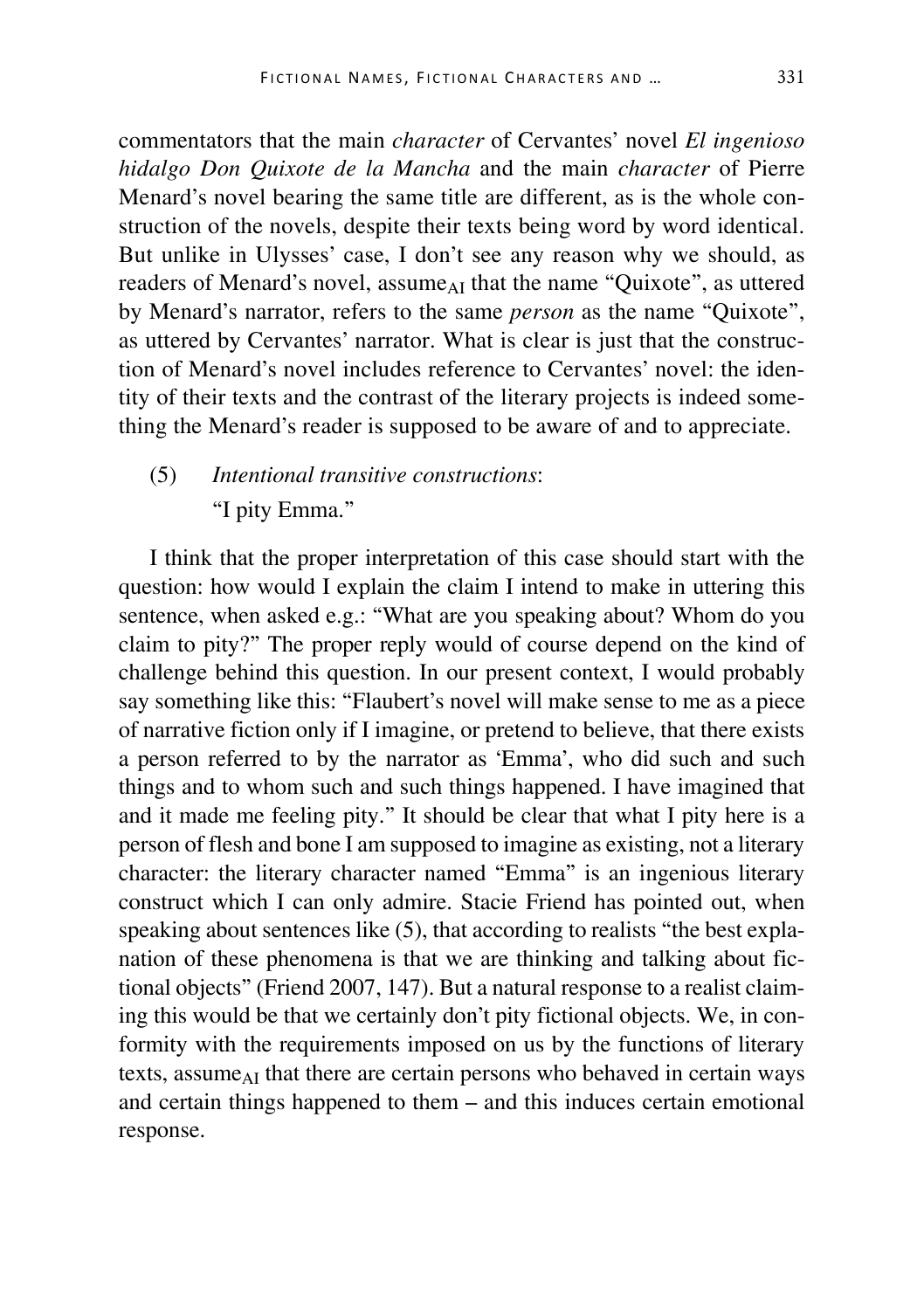#### **7. The role of pretense**

It should be clear that neither the paratextual statement nor the metatextual statement nor other kinds of statements we have been just discussing are, under this interpretation, made in the *as if* (or *pretense*) mode. They are full-blooded statements about Flaubert's novel which, if made sincerely, manifest beliefs (rather than make-beliefs) of the speaker. Stacie Friend has pointed out that "Whether or not we accept realism, we must allow pretense a significant role in explaining thought and discourse about fictional characters" (Friend 2007, 154). I agree that this role is significant, but would like to add that it is also quite narrow: $^{23}$  $^{23}$  $^{23}$  in my account, pretense is involved just as a requirement imposed on readers by the literary func-tions of the text.<sup>[24](#page-24-1)</sup> When speaking about fictional characters in (for instance) metatextual claims we do not continue in this pretense and there is no reason for doing so: we make straightforward, serious claims about the literary functions of a text. And, as I have already noted (in Section 1), when speaking about the author's creative achievement, we do not have to ascribe to her any pretense either. It is quite sufficient to say that the author creates a text with certain parameters – text whose literary functions require (among other things) that the reader makes certain moves in the mode of pretense. When doing this the author does not make any assertions, nor pretends to be doing so, nor performs any other acts whose proper reception would require that the charitable audiences adopt a special stance involving the "disengagement from certain standard speech act commitments, block-

<span id="page-24-0"></span> <sup>23</sup> For an account of fictional discourse based on a radically extended application of the notion of pretense see Everett (2013).

<span id="page-24-1"></span><sup>24</sup> According to Friend, the anti-realist account of various kinds of claims made within fictional discourse requires slips between various games of make-believe, and hence we need "a way to distinguish those games" (Friend 2007, 153) – which antirealists still owe us. But the approach I am proposing does not require any such slips, since, as I believe, there are no games of make-believe played here. Friend suggests that according to anti-realists, "in talking about fictional characters we engage in the pretense, established by authors of fiction, that there are such and such persons, places and things" (Friend 2007, 153). This is certainly not my position: in fictional discourse we seriously speak about fictional characters, without pretending that they are anything else than components of the construction of literary works.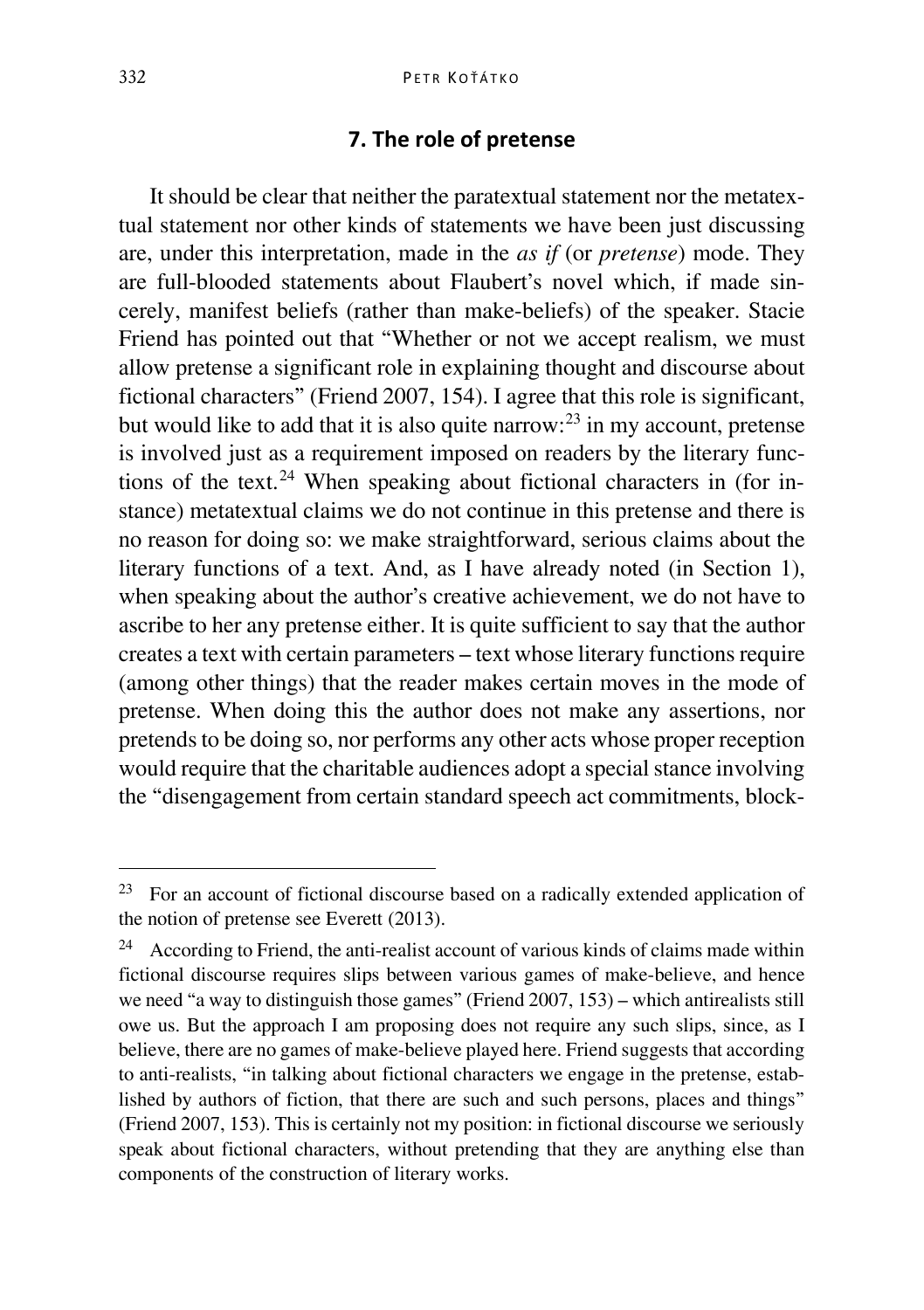ing inferences from a fictive utterance back to the speaker or writer, in particular inferences about beliefs" (Lamarque & Olsen 1994, 46). The point is that the author does not occupy any "official" position within the basic interpretative scheme or division of roles specific for reading narrative fiction. It is the narrator to whom the reader is supposed to assign<sub>AI</sub> the utterances of sentences she finds in the text and the performance of the speech acts indicated in these utterances, among them full-blooded assertions, imposing on the assumed $_{AI}$  speaker all the commitments connected with this speech act type. This includes that it makes good sense to approach the narrator as making unjustified statements, as lying, as making insincere promises and using all kinds of communicative tricks we know from everyday communication – otherwise the construction of an unreliable narrator would be impossible. So, there is no reason and no space for general "disengagement from standard speech act commitments" related to the author or to the narrator: like in everyday communication, this move is applicable only in special cases, e.g. when the text includes signals that the narrator is joking.

Within this approach, the starting point are the functions of the text and the characteristics of the author's creative act is derived from the specification of these functions. The reverted order is much more popular, owing to authors like John Searle, Saul Kripke or Gareth Evans (cf. Searle 1975; Kripke 2013, 17; Evans 1982, 353): here the (intentional) characteristics of the author's creative acts is an essential part of the explanation of the functions of literary texts, in particular of the role played by proper names within these texts. So, the author is said to *pretend* that she uses expressions like "Emma Bovary" to refer to real human beings (John Searle and many others) or, equivalently, to *pretend* that the conditions of reference connected with the names she utters are satisfied in the actual world (Saul Kripke). I take it as an attraction of the approach I have argued for that it does not require any speculations about the mode of the author's creative act. Instead, we specify the functions of literary texts of narrative fiction and add that if the author's creative act is purposeful, it includes the intention to produce a text with these functions. Pretense enters into this picture on another place: the author creates a text which will fulfill its functions for the readers only if they accept some assumptions in the mode of pretense.

When doing so, the author can be said to "make the first move in a game of make-believe", in that sense that she makes a move which (if successful)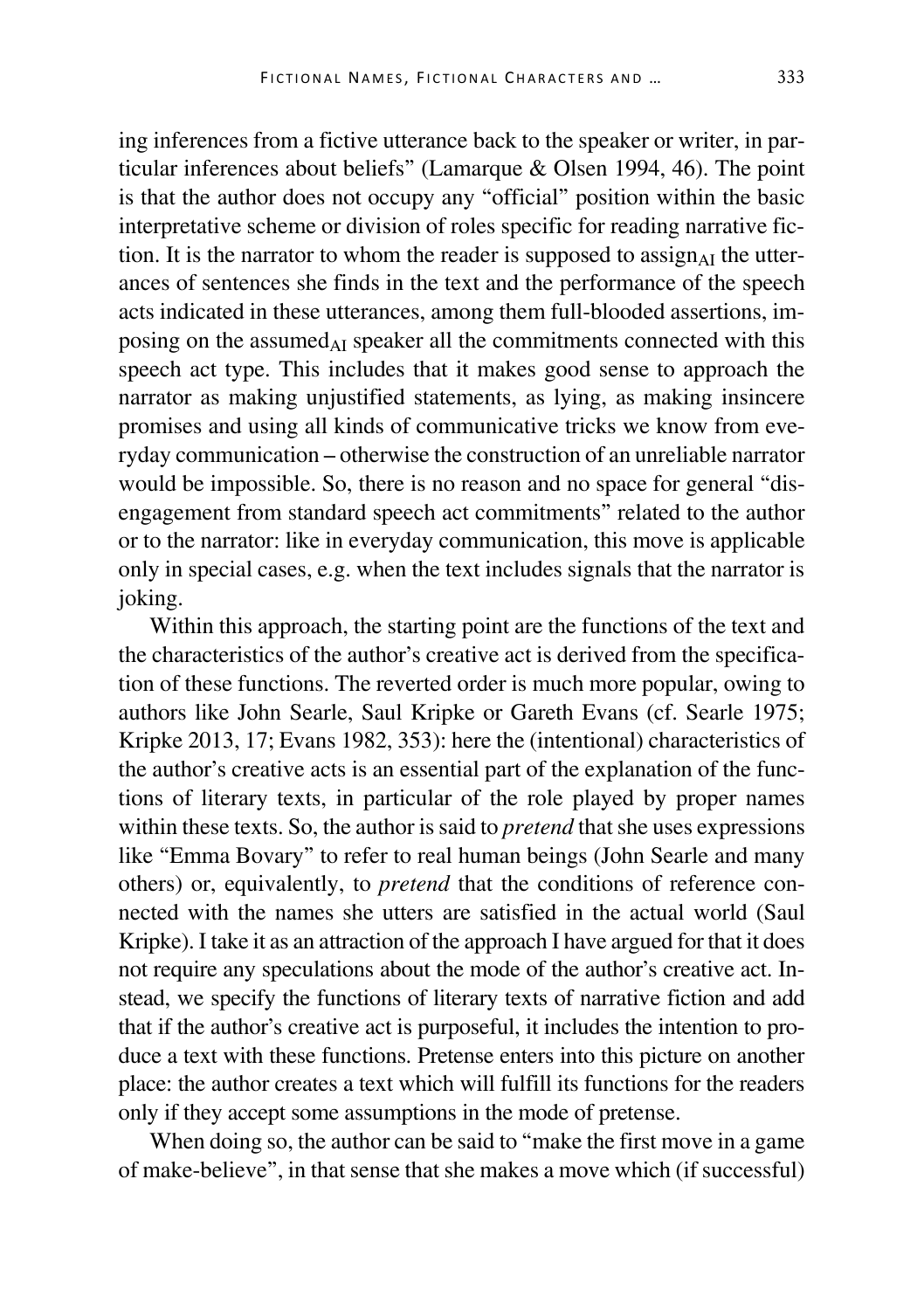will prompt acts of make-believing on the part of the readers. But this move need not have the form of "a deliberate initial pretense" (Evans 1982, 353). The author may simply intend to create a text which will function in such and such a way and approach this project in purely "constructivist" manner, which will not require her involvement in the form of make-believing that such and such things happened, or "pretending to have knowledge of things and episodes" (Evans 1982, 353).<sup>[25](#page-26-0)</sup> Nobody will deny that a well-trained liar can produce in her audiences a belief that *p* without herself believing that *p*. Why not to admit that a writer can deliberately produce in her readers a make-belief that *p* without herself make-believing that *p*?

### **8. Confrontation with the fictive utterance theory of fiction**

Let me compare this approach briefly with the one proposed by the fictive utterance theorists of fiction. So, according to David Davies:

Whereas it is a condition for assertion that the speaker intends the audience to believe what she states, in fictive utterance the author intends that her audience make-believe what is narrated (Davies 2001, 265; more recent discussion and development of this position see in Davies 2012).

I think that both claims – about assertive utterances and about fictive utterances should be revised in an analogical way. First, I believe that it is hopeless to try to define assertion in terms of speaker's intentions, since it is always easy to find clear counterexamples – cases in which the speaker does not have some of the required intentions but there is no reason to deny that she makes a full-blooded assertion. For instance, the condition mentioned by David Davies is certainly not necessary: I can utter the sentence "Jane isn't at home" with the intention to create in the audience the belief

<span id="page-26-0"></span> $25$  Or let us imagine a writer who seriously takes herself as describing real events but does so with high literary aspirations, intending to create a great novel. Let us say that she succeeds (the result is appreciated as a piece of high literature) but her beliefs concerning the events described come out as false. Will anybody claim that in order to be justified in regarding her as an author of a piece of narative fiction, we will have to reevaluate her original atttitudes, classifying them as make-beliefs?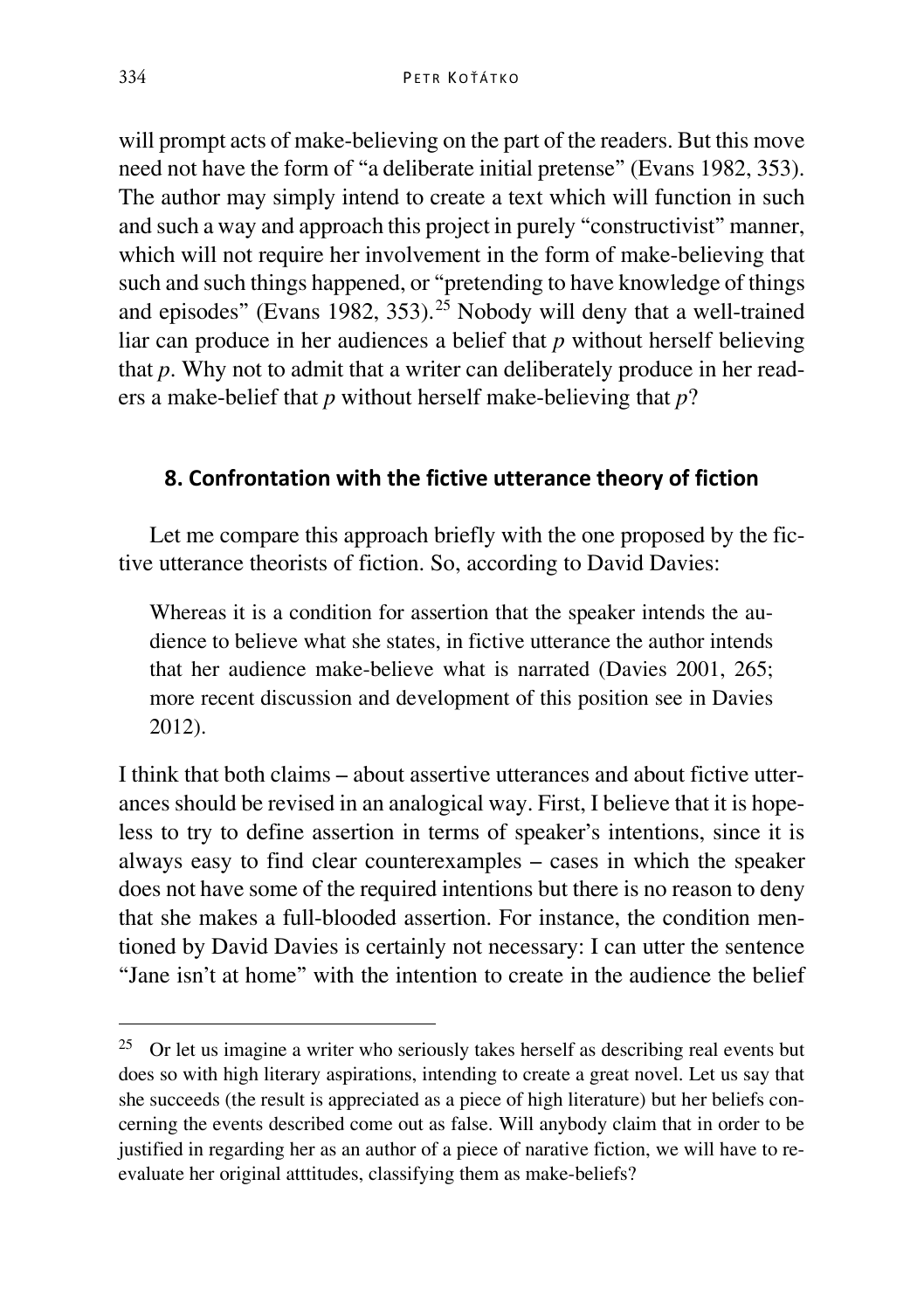that Jane is at home, since I hope that the audience will take me, in this particular case, as trying to deceive her (for instance because she assumes that I want to prevent her from meeting Jane). But even then I certainly assert (as I intended) that Jane isn't at home – unless the context is such that it blocks the projection of the conventional meaning of the sentence uttered into the meaning of my utterance. Hence, rather than defining assertion (and other speech act types), in terms of conditions which must be fulfilled on the part of the speaker, it should be defined in terms of its communicative functions. In our case, these functions certainly include that my utterance *commits me* to believing that Jane isn't at home and to intending to create or activate the same belief in the audience.<sup>[26](#page-27-0)</sup> Analogically, the specific status of the occurrences of sentences within literary texts of narrative fiction should be explained by specifying their function within this context, rather than by specifying the author's intentions. I have suggested (cf. the principle  $F$  in Section 2) that their function require the reader to interpret<sub>AI</sub> them as records of the narrator's utterances related to the actual world.

The ambitions of the fictive utterance theory of fiction are not limited to literary texts of narrative fiction: but when we apply it to a reader of such a text who interprets an occurrence of a sentence *S* expressing (as uttered in given context) a proposition  $p$  and indicating the assertive force, we get the following confrontation:

- D.D.: The interpreter believes that when uttering the sentence *S* the author intends to produce in her a make-belief that *p*. On this basis (i.e. on the basis of the recognition of this intention) and as part of her interpretative cooperativeness, the interpreter make-believes that *p.*
- P.K.: The interpreter make-believes  $(=$  believes<sub>AI</sub>) that there exists a real person (the narrator) who asserts that *p* (by uttering *S*)*.* On this basis and as part of her interpretative cooperativeness, the interpreter make-believes that *p* (provided that she approaches the narrator as reliable).

<span id="page-27-0"></span><sup>&</sup>lt;sup>26</sup> I have defended the view that speech act types (and correlatively utterance meanings) should be defined in terms of commitments to certain attitudes imposed on the speaker rather than in terms of actual speaker's attitudes e.g. in Koťátko (1998).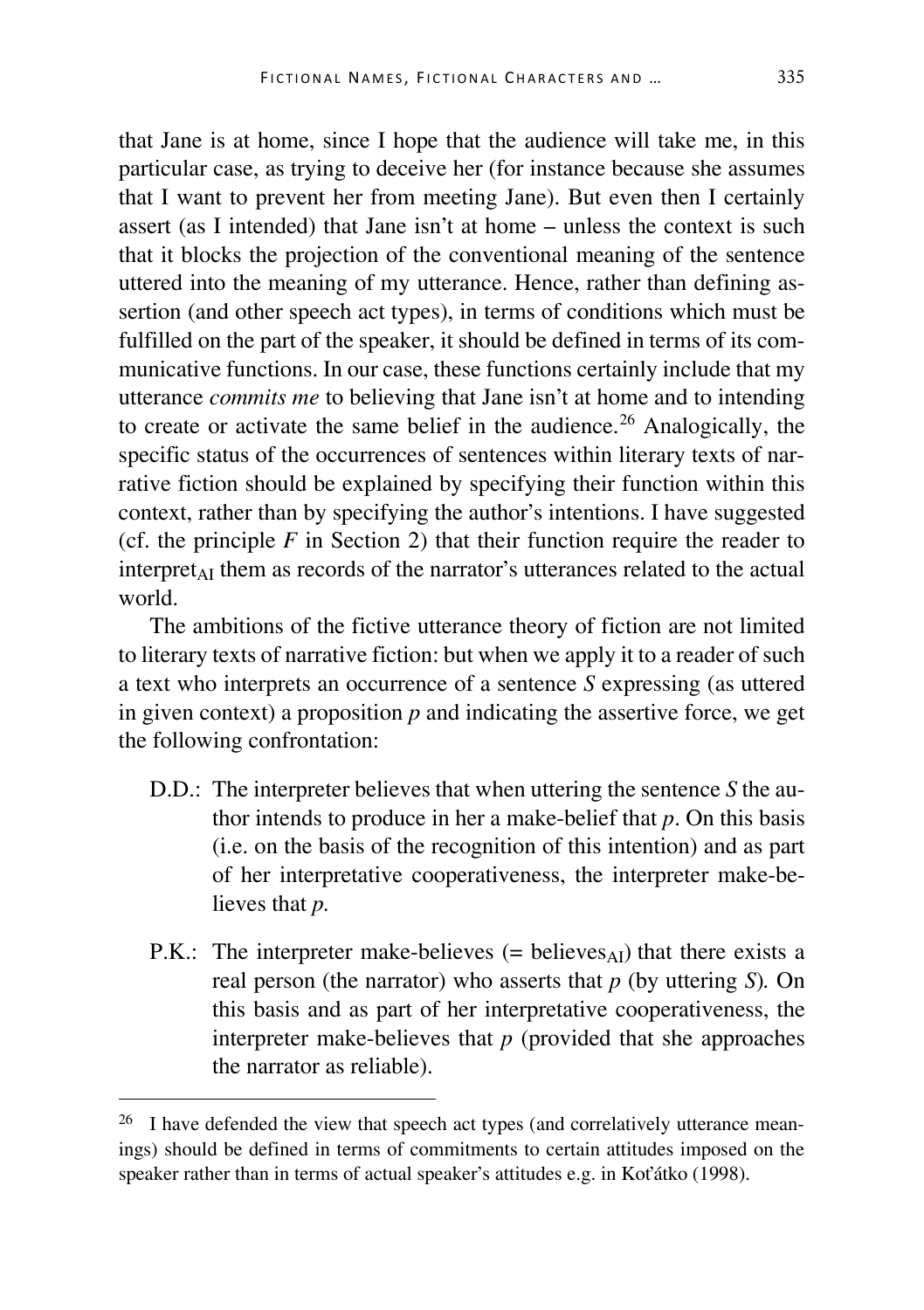#### **9. Determination of literary functions**

This should not be read as implying that the author's intentions have no relevance for literary interpretation. I have pointed out (in Section 7) that the empirical author does not occupy any official position in the interpretative scheme set up by the literary functions of texts of narrative fiction. Its main coordinates are fixed by assumptions $_{AI}$  concerning the narrator, her utterances and the actual world as the supposed universe of discourse and as the sphere in which the narrative performance is supposed to take place. This does not exclude that our knowledge about the empirical author and our hypotheses concerning her intentions may play an important role within the broad basis of interpretation, from which we approach the text and identify its literary functions (and thereby the literary work represented by the text). It can and need not be so, depending on our understanding the very enterprise of reading a literary text. If we take it as an opportunity for communication with the empirical author, the respect to her (probable) intentions will be the main constraint. If we approach the literary text as an artifact anchored in certain socio-cultural environment and as a medium for our intellectual and emotional intercourse with that environment, the literary conventions, the image of the world, the hierarchy of values etc. prevailing (according to our knowledge) in that environment will be the main constraint. And obviously, both approaches can be efficiently combined. But if we approach the literary text primarily or exclusively as a source of aesthetic pleasure, or as an inspiring challenge for our intellect, imagination, sensitivity, moral intuitions etc., we may feel free to opt for any reading which, according to our view, maximizes this potential of the text, without any respect to its author's intentions or its socio-cultural coordinates. A radical version of this kind of dealing with a literary text is mentioned in the end of Borges' story on Pierre Menard, as the so called "new art of reading": an example is to read *Odysseia as if* it were written in Rome in Augustus' time (at the turn of the era), hoping that this will generate an exceptionally powerful aesthetic experience. As usual, each approach can be enthusiastically defended or rejected, either as guilty in intentional fallacy, or in conventional fallacy, or simply as cynical – but the decision is in the last instance always on the reader. As far as I can see, there are no *apriori* principles or transcendental conditions of reading a literary text which would disqualify some of the interpretative attitudes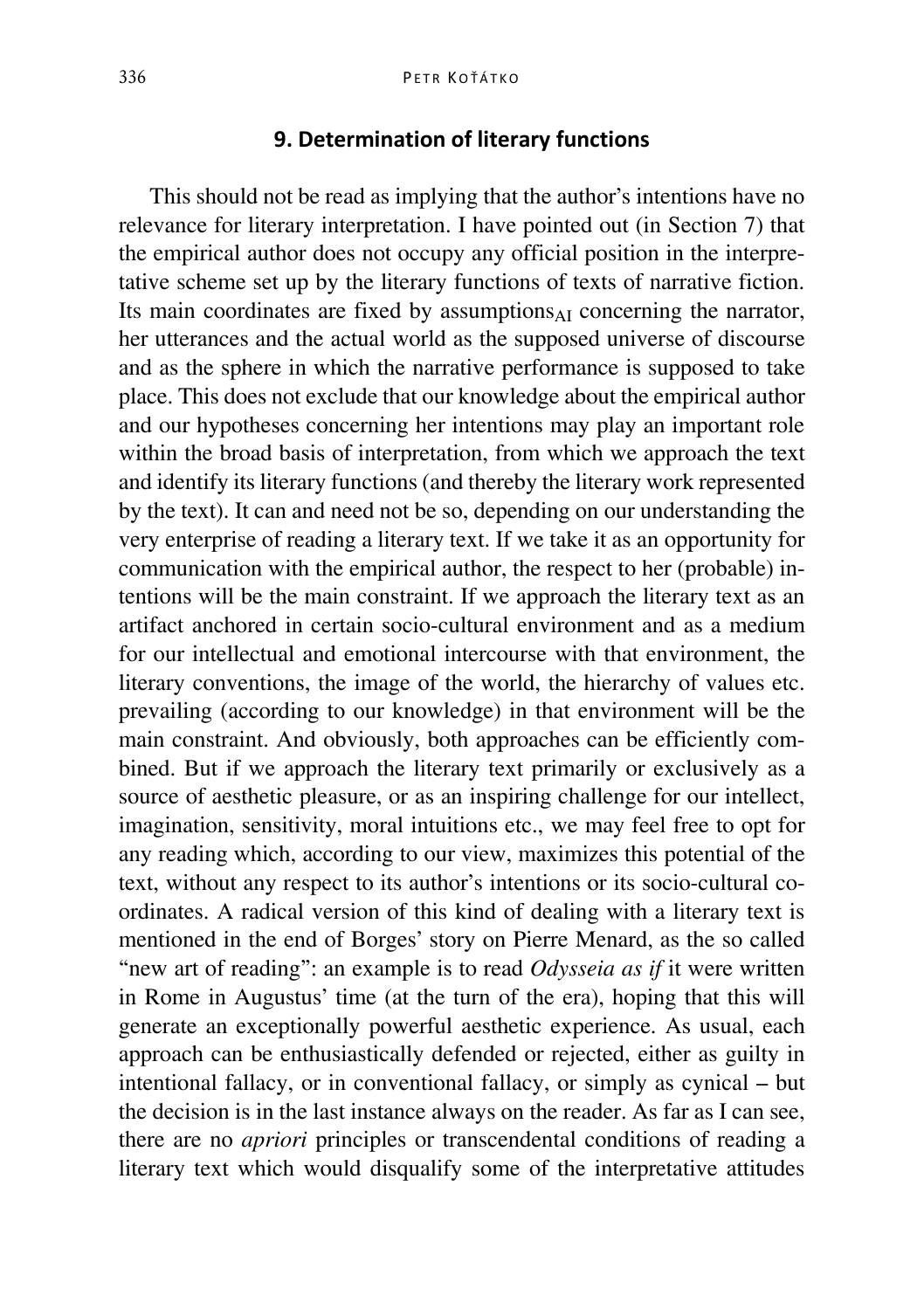mentioned, in that sense that the reader who opts for it does not approach the text as a piece of literature.

#### References

- BECKETT, S. (1979): *The Beckett Trilogy* (*Molloy*, *Malone Dies*, *The Unnamable*). London: Pan Books.
- BORGES, J. L. (1998): Pierre Menard, Author of the Quixote. In: Borges, J. L.: *Collected Fictions*. (Trans. by A. Hurley). London: Penguin Books, 88-95.
- CURRIE, G. (2003): Characters and Contingency. *Dialectica* 57, No. 2, 137-148.
- DAVIES, D. (2001): Fiction. In: Gaut, B. & Lopes, D. (eds.): *The Routledge Companion to Aesthetics*. London: Routledge, 263-274.
- DAVIES, D. (2012): Fictionality, Fictive Utterance and the Assertive Author. In: Currie, G., Koťátko, P. & Pokorný, M. (eds.): *Mimesis: Metaphysics, Cognition, Pragmatics*. London: College Publications, 61-85.
- DOLEŽEL, L. (2000): *Heterocosmica. Fiction and Possible Worlds*. Johns Hopkins University Press.
- EVANS, G. (1982): *The Varieties of Reference*. Oxford: Clarendon Press.
- EVERETT, A. (2013): *The Nonexistent*. Oxford: Oxford University Press.
- FRIEND, S. (2007): Fictional Characters. *[Philosophy Compass](https://philpapers.org/asearch.pl?pub=822)* 2, No. 2, 141-156.
- FRIEND, S. (2008): Imagining Fact and Fiction. In: Stock, K. & Thomson-Jones, K. (eds.): *New Waves in Aesthetics*. New York: Palgrave Macmillan, 150-169.
- FRIEND, S. (2014): Notions of Nothing. In: García-Carpintero, M. & Martí, G. (eds.): *Empty Representations: Reference and Non-Existence*. Oxford: Oxford University Press.
- FRIEND, S. (2016): The Real Foundation of Fictional Worlds. *Australasian Journal of Philosophy* 95, No. 1, 29-42.
- GARCÍA-CARPINTERO, M. (2015): Is Fictional Reference Rigid? *Organon F* 22, Supplementary Issue, 145-168.
- CHATMAN, S. (1978): *Story and Discourse: Narrative Structure in Fiction and Film*. Ithaca: Cornell University Press.
- KOŤÁTKO, P. (1998): Two Notions of Utterance Meaning. *Proceedings of the Aristotelian Society* 98, No. 1, 225-240.
- KOŤÁTKO, P. (2014): Representations and Relations. *Organon F* 21, No. 3, 282-302.
- KOŤÁTKO, P. (2016): Narrator in Decay. In: Koblížek, T. & Koťátko, P. (eds.): *Chaos and Form. The Echoes of Beckett in Literature, Theatre and the Arts*. Prague: Litteraria Pragensia.
- KRIEGEL, U. (2007): Intentional Inexistence and Phenomenal Intentionality. *Philosophical Perspectives* 21, 307-340.
- KRIPKE, S. (1972): *Naming and Necessity*. Oxford: Blackwell.